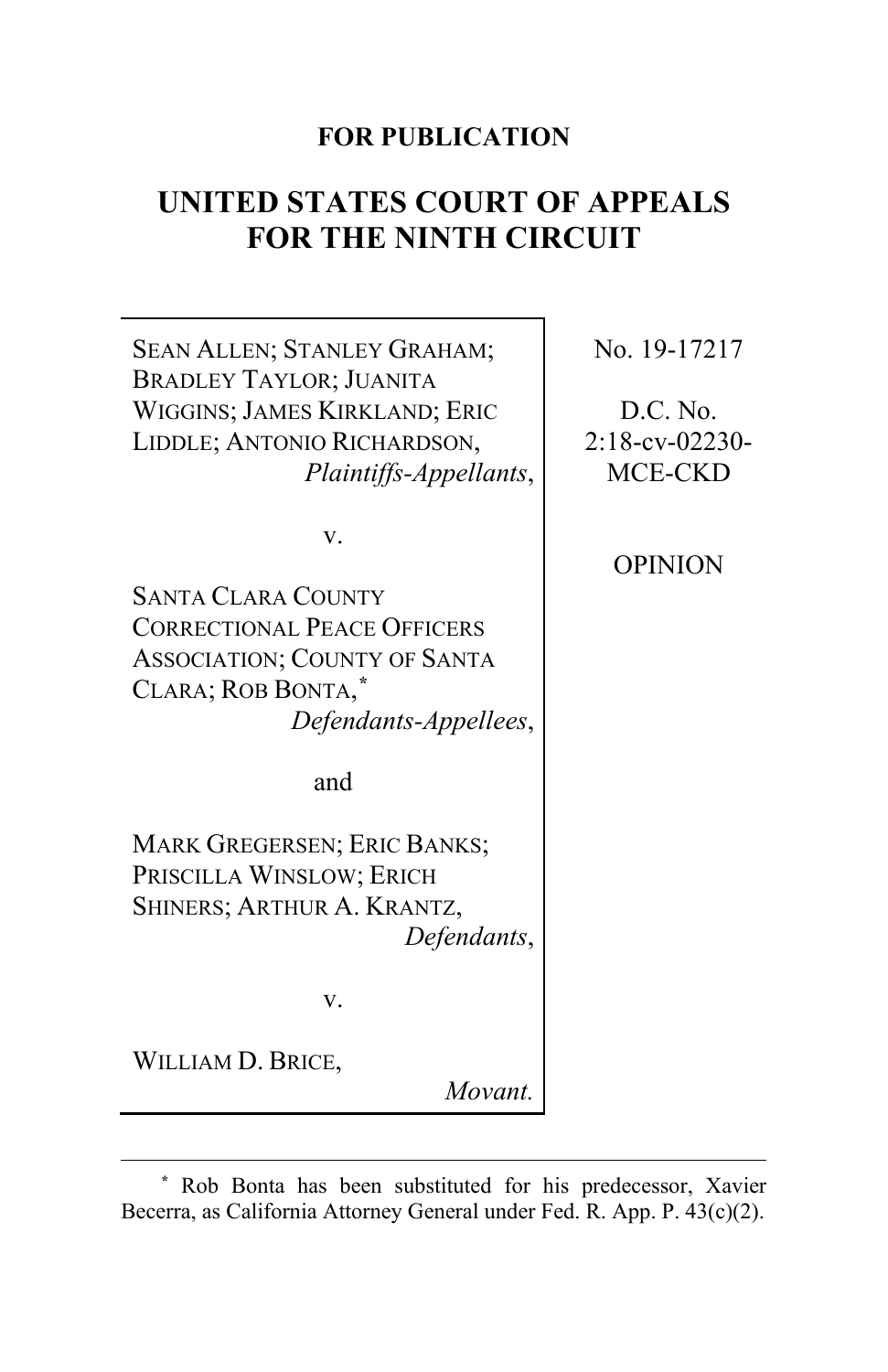Appeal from the United States District Court for the Eastern District of California Morrison C. England, Jr., District Judge, Presiding

> Argued and Submitted October 22, 2021 San Francisco, California

> > Filed June 23, 2022

Before: Bridget S. Bade and Patrick J. Bumatay, Circuit Judges, and William K. Sessions III,**[\\*\\*](#page-1-0)** District Judge.

> Per Curiam Opinion; Concurrence by Judge Bumatay

## **SUMMARY[\\*\\*\\*](#page-1-1)**

## **Civil Rights**

The panel affirmed the district court's dismissal of a claim for monetary relief bought pursuant to 42 U.S.C. § 1983 by public-sector employees against their union and the County of Santa Clara, holding that municipalities are entitled to a good faith defense to a suit for a refund of mandatory agency fees under § 1983.

<span id="page-1-0"></span>**<sup>\*\*</sup>** The Honorable William K. Sessions III, United States District Judge for the District of Vermont, sitting by designation.

<span id="page-1-1"></span>**<sup>\*\*\*</sup>** This summary constitutes no part of the opinion of the court. It has been prepared by court staff for the convenience of the reader.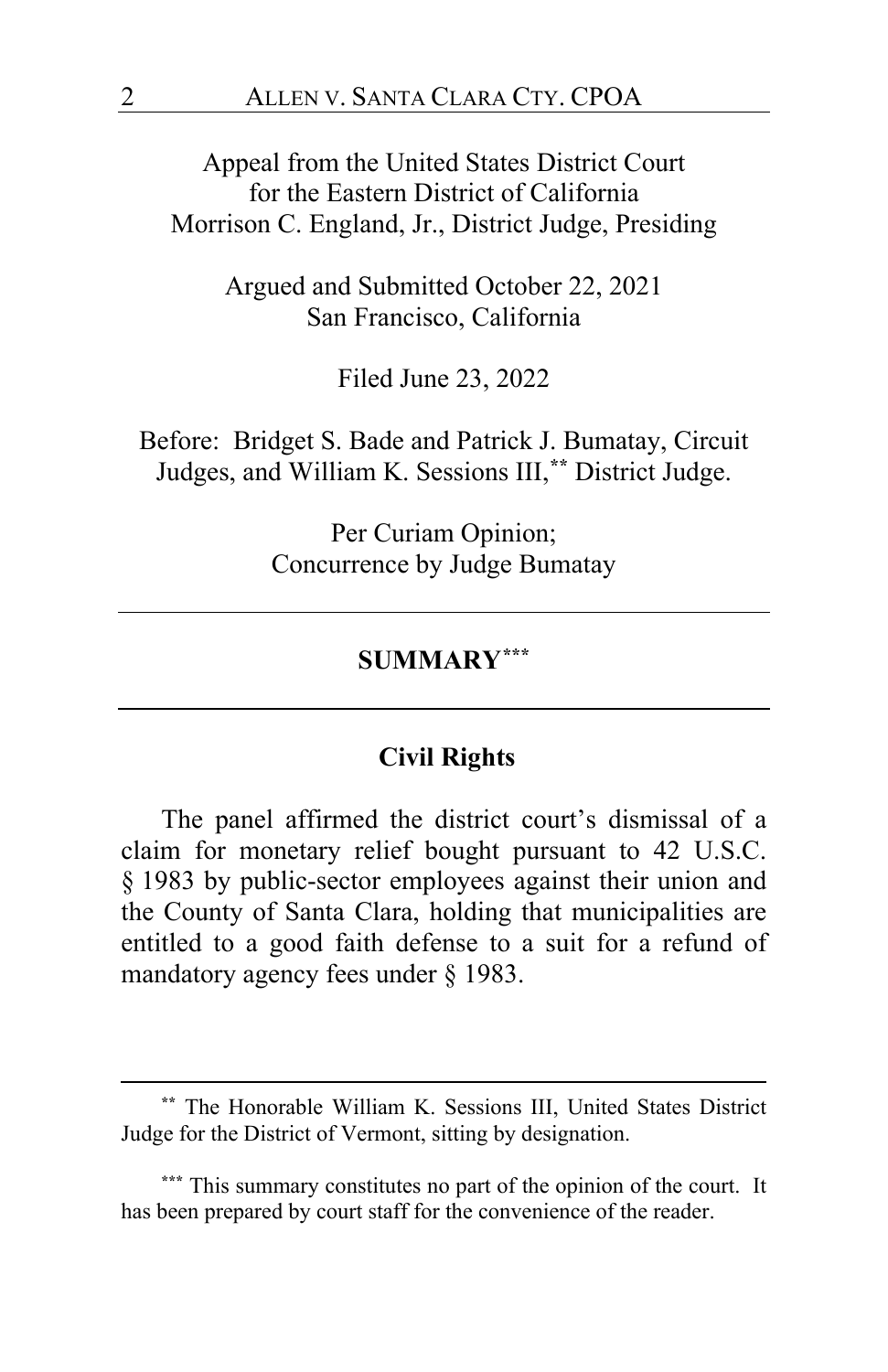In light of *Janus v. American Federation of State, County, & Municipal Employees, Council 31*, 138 S. Ct. 2448 (2018), which held that the compulsory collection of agency fees by unions violates the First Amendment, several public-sector employees ("Employees") filed a class action lawsuit under § 1983 seeking to retroactively recover any agency fees taken from their salaries by the Santa Clara County Correctional Peace Officers Association and Santa Clara County. The district court dismissed the action against both parties, holding that their "good faith" reliance on pre-*Janus* law meant that they need not return the agency fees.

Following the district court's dismissal, this court held in *Danielson v. Inslee*, 945 F.3d 1096 (9th Cir. 2019), that private parties, including unions, may invoke an affirmative defense of good faith to retrospective monetary liability under  $\S$  1983, where they acted in direct reliance on thenbinding Supreme Court precedent and presumptively-valid state law. The Employees conceded that *Danielson* resolved their claims against their union.

The panel concluded that, because unions get a good faith defense under *Danielson* to a claim for a refund of pre-*Janus* agency fees, and municipalities' tort liability for proprietary actions is the same as private parties, Santa Clara County was also entitled to a good faith defense to retrospective § 1983 liability for collecting pre-*Janus* agency fees. The panel explained that *Danielson*'s reasoning which relied on precedent and principles of equality and fairness—also applied with equal force to municipalities.

Concurring, Judge Bumatay agreed that the panel was bound by *Danielson*, but wrote that *Danielson* deviated from precedent by asserting that the existence of § 1983 defenses turns not on the strictures of common law, but on principles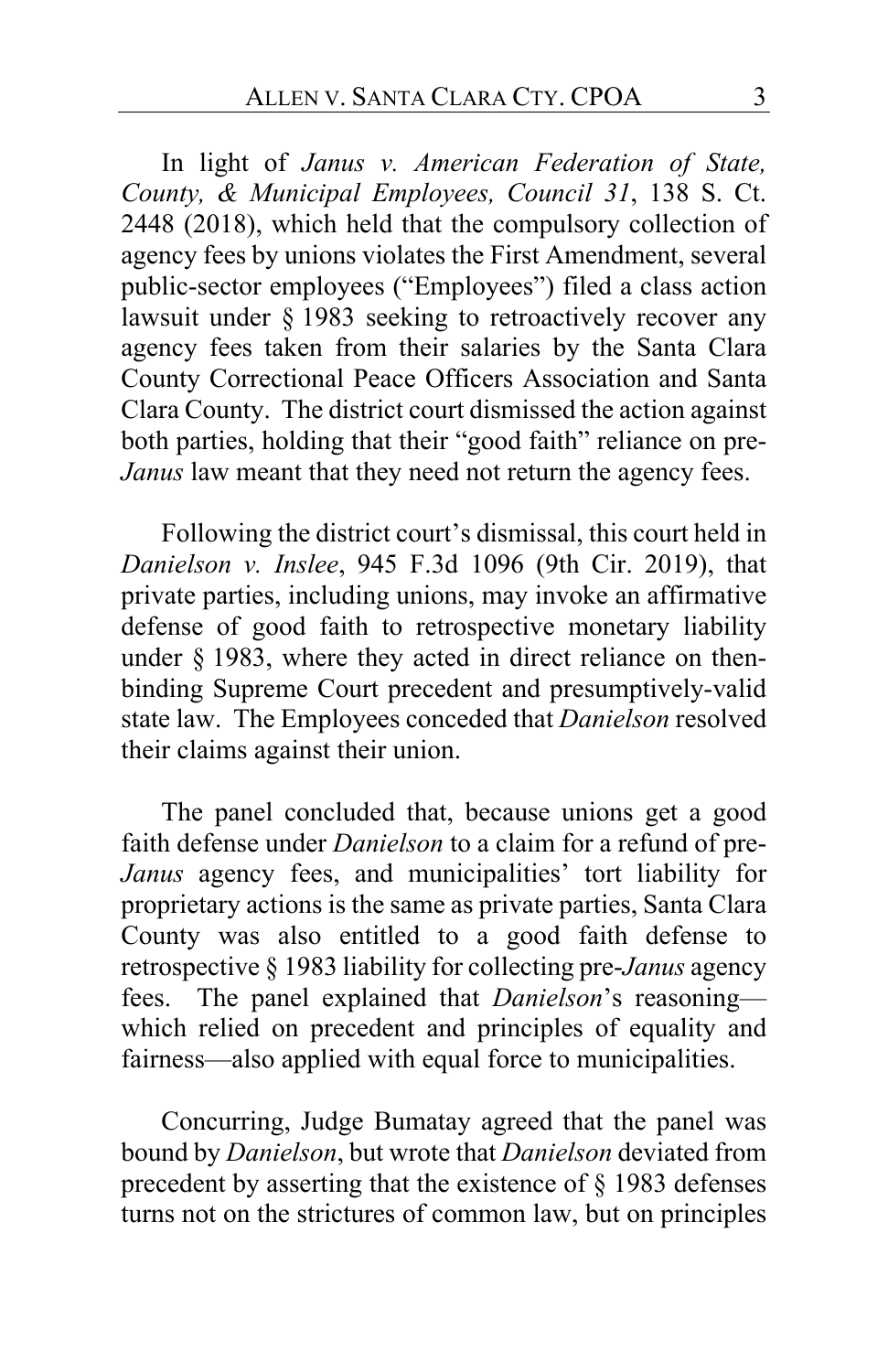of equality and fairness. Judge Bumatay also concluded that, under the common law as it stood in 1871, it appeared that Santa Clara County would receive immunity. However, Judge Bumatay wrote that, reaching the right result was no excuse for shifting focus away from the common law inquiry required by the Supreme Court and allowing judges to substitute their own policy preferences for the mandates of Congress.

# **COUNSEL**

Jonathan F. Mitchell (argued), Mitchell Law PLLC, Austin, Texas; Talcott J. Franklin, Talcott Franklin PC, Dallas, Texas; for Plaintiffs-Appellants.

Grant A. Winter (argued), Mastagni Holstedt APC, Sacramento, California, for Defendant-Appellee Santa Clara County Correctional Peace Officers Association.

P. Casey Pitts (argued), Altshuler Berzon LLP, San Francisco, California; James R. Williams, County Counsel; Nancy J. Clark, Deputy County Counsel, Office of the County Counsel, County of Santa Clara, San Jose, California, for Defendant-Appellee County of Santa Clara.

Anthony P. O'Brien (argued), Deputy Attorney General; Benjamin M. Glickman, Supervising Deputy Attorney General; Thomas S. Patterson, Senior Assistant Attorney General; Rob Bonta, Attorney General; Office of the Attorney General, Sacramento, California; for Defendant-Appellee Rob Bonta.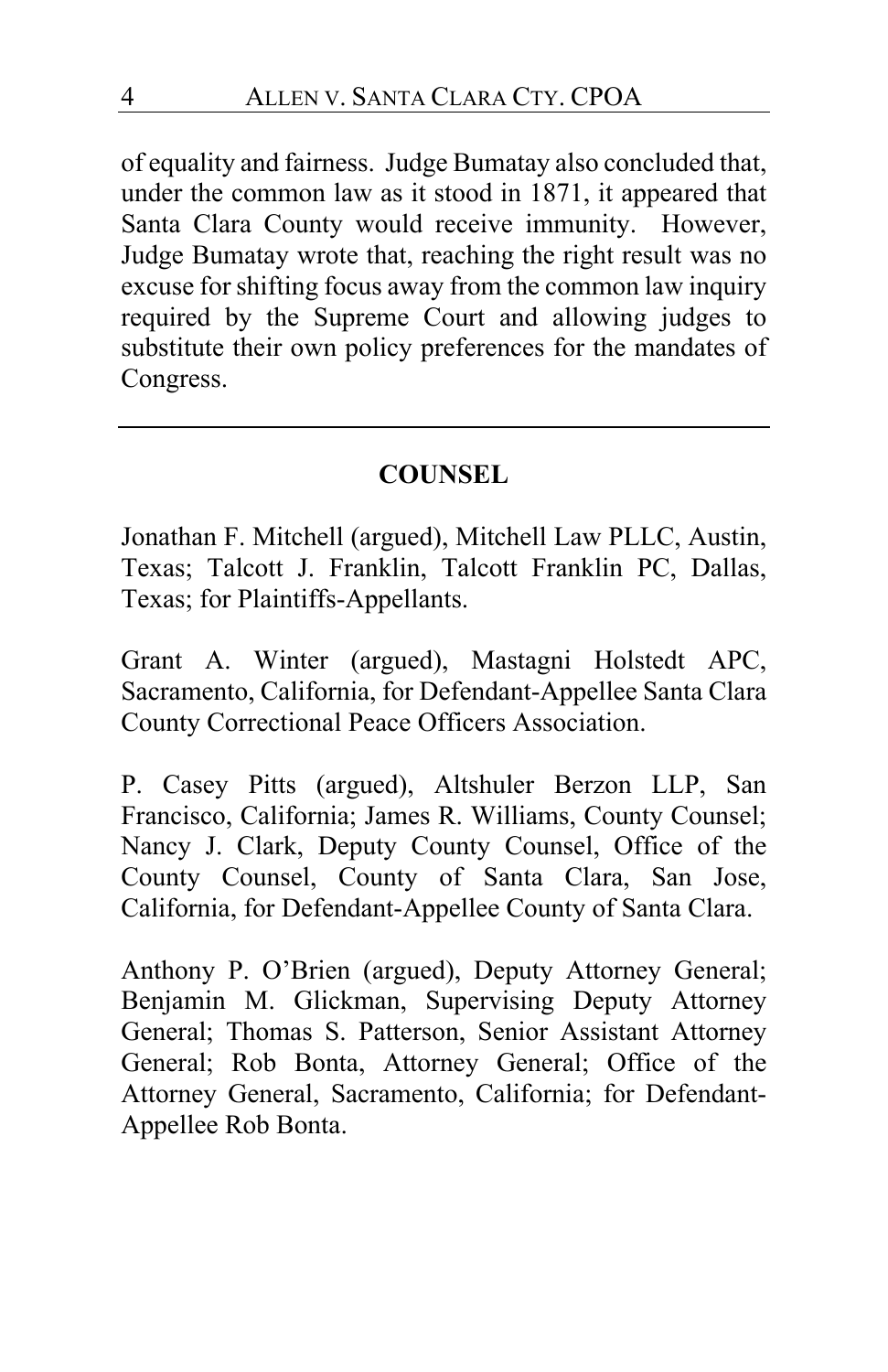## **OPINION**

#### PER CURIAM:

Several years ago, the Supreme Court overruled its own precedent on the free speech rights of public-sector employees. Overturning more than forty years of caselaw, the Court held that public-sector unions may not collect compulsory "agency fees" from non-union public employees because the practice violates the employees' First Amendment rights.*See Janus v. Am. Fed'n of State, Cnty., & Mun. Emps., Council 31*, 138 S. Ct. 2448 (2018). Before *Janus*, the Court permitted such mandatory collection in *Abood v. Detroit Board of Education*, 431 U.S. 209 (1977). In California, state law also authorized the compulsory collection of agency fees from public employees. *See* Cal. Gov't Code § 3502.5.

In light of *Janus*, several public-sector employees including Sean Allen, Stanley Graham, Bradley Taylor, and Juanita Wiggins (collectively, "Employees") filed a class action lawsuit under 42 U.S.C. § 1983 seeking to retroactively recover any agency fees taken from their salaries by the Santa Clara County Correctional Peace Officers Association ("Union") and Santa Clara County ("County"). After *Janus*, the Union stopped collecting mandatory agency fees from nonconsenting public employees. But in this case, the Employees want a refund for the fees that were previously taken.The Employees seek to hold the County jointly and severally liable with the Union for compelling them to pay the pre-*Janus* agency fees taken in violation of their First Amendment rights.

The Union moved to dismiss the action, claiming that it was entitled to a good faith defense against § 1983 liability because its actions were expressly authorized by *Abood* and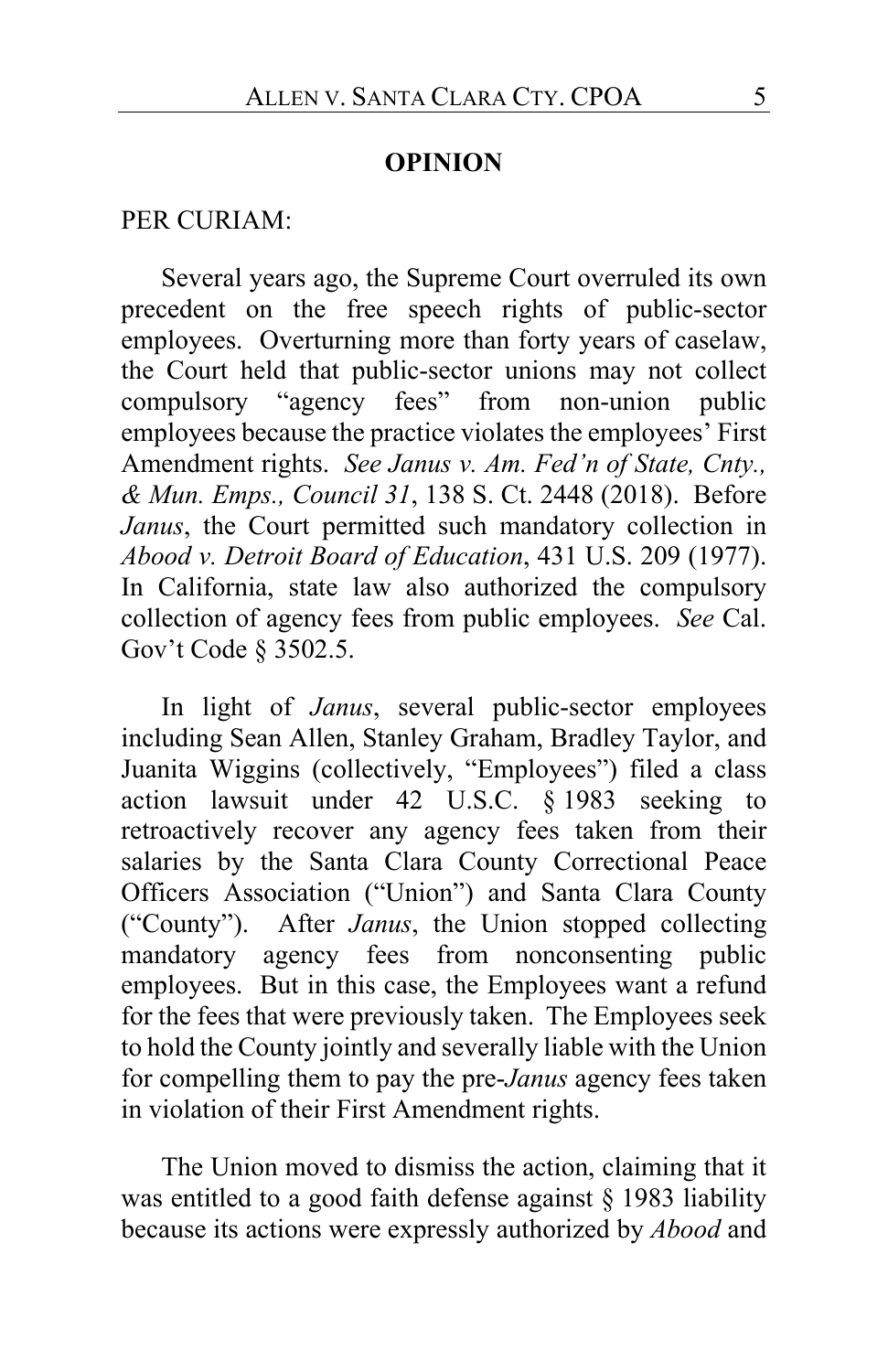state law. The County joined the Union's motion to dismiss. The district court dismissed the action against both parties, holding that their "good faith" reliance on pre-*Janus* law meant that they need not return the agency fees.

Following dismissal in the district court, we addressed whether *unions* are entitled to a good faith defense for the pre-*Janus* compulsory collection of agency fees. We held that private parties, including unions, "may invoke an affirmative defense of good faith to retrospective monetary liability under 42 U.S.C. § 1983, where they acted in direct reliance on then-binding Supreme Court precedent and presumptively-valid state law." *Danielson v. Inslee*, 945 F.3d 1096, 1097 (9th Cir. 2019).

As they must, the Employees concede that *Danielson* resolves their claim against the Union. So, all that's left for us to decide is whether the County is also entitled to the good faith affirmative defense that we addressed in *Danielson*. **[1](#page-5-0)** We review this question de novo. *Dougherty v. City of Covina*, 654 F.3d 892, 897 (9th Cir. 2011). Based on binding precedent, we affirm.

# **I.**

Although left undecided in *Danielson*, that case preordains our decision here. In *Danielson*, we held that a

<span id="page-5-0"></span>**<sup>1</sup>** The district court also dismissed the Employees' constitutional challenge to exclusive union representation and to California's system for deducting agency fees from public employees' paychecks, *see* Cal. Gov't Code § 1157.12(b). The Employees concede that binding precedent forecloses their challenge to exclusive representation and only seek to preserve that claim for further appellate review, and the Employees do not pursue their challenge to section 1157.12(b) in this appeal. We do not address them here.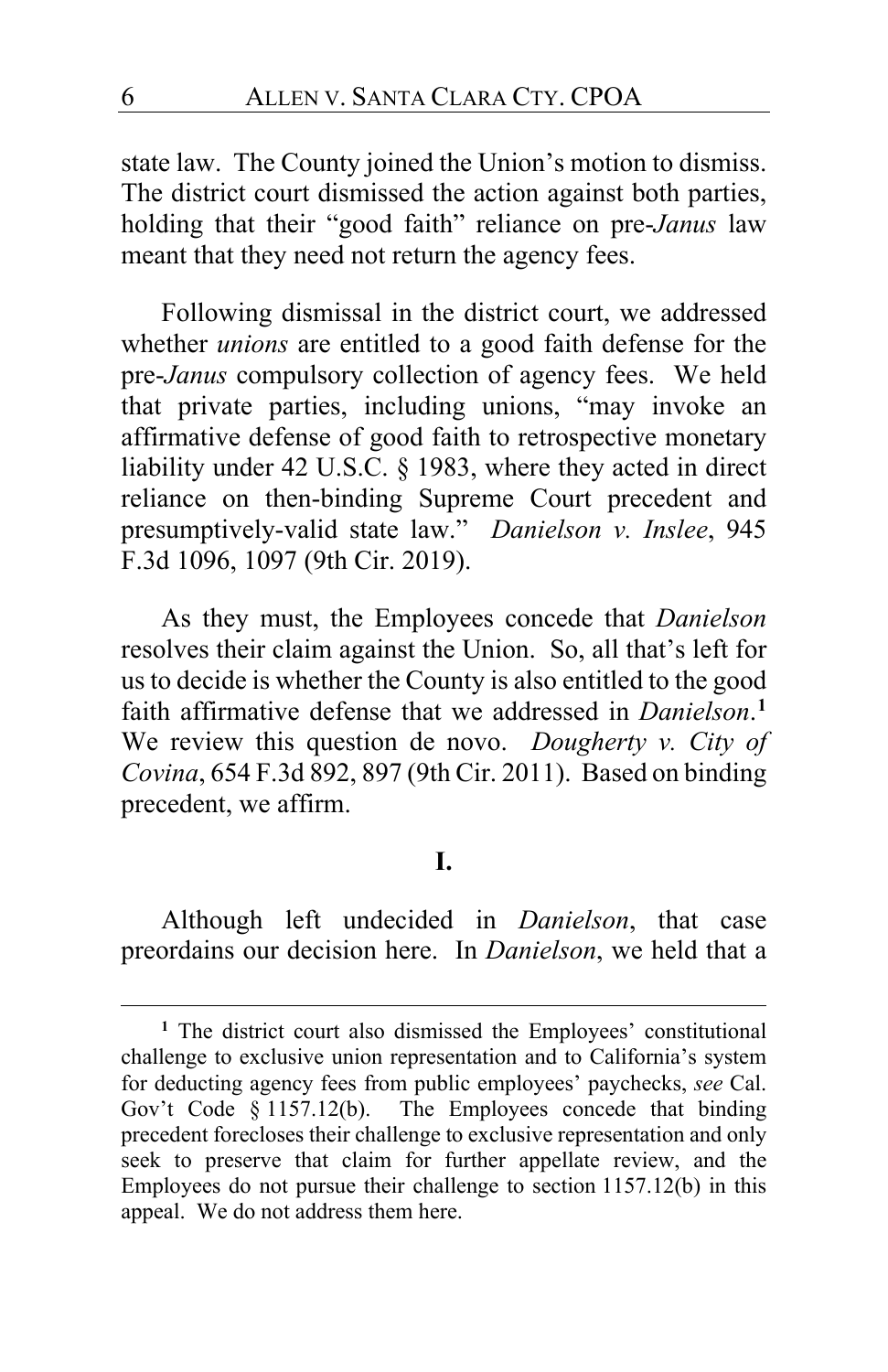union may assert a good faith defense in an action to recover retroactive agency fees if the union relied on binding Supreme Court precedent and state law in assessing the fees. 945 F.3d at 1097. Private parties may "rely on judicial pronouncements of what the law is, without exposing themselves to potential liability for doing so." *Id.* And precedent recognizes that municipalities are generally liable in the same way as private corporations in  $\S$  1983 actions. *See Owen v. City of Independence*, 445 U.S. 622, 645–47 (1980). It therefore follows that the rule announced in *Danielson* for unions also applies to municipalities. We thus hold that municipalities are entitled to a good faith defense to a suit for a refund of mandatory agency fees under § 1983.

## **1.**

Before turning to the merits, however, we first consider whether the Employees forfeited their argument that a municipality cannot assert a good faith defense. The County argues that the Employees failed to make that precise argument before the district court, so we cannot consider it now. We disagree.

The district court dismissed the Employees' claim against both the Union and the County based on the good faith defense. Although the Employees did not argue that a separate good faith analysis applies to municipalities, the Employees argued that a good faith defense was categorically unavailable in a § 1983 action premised on a return of property or funds taken in violation of constitutional rights. "As the Supreme Court has made clear, it is claims that are deemed waived or forfeited, not arguments." *United States v. Pallares-Galan*, 359 F.3d 1088, 1095 (9th Cir. 2004).Appellants can make any argument in support of their claim on appeal—they are "not limited to the precise arguments they made below." *Yee v.*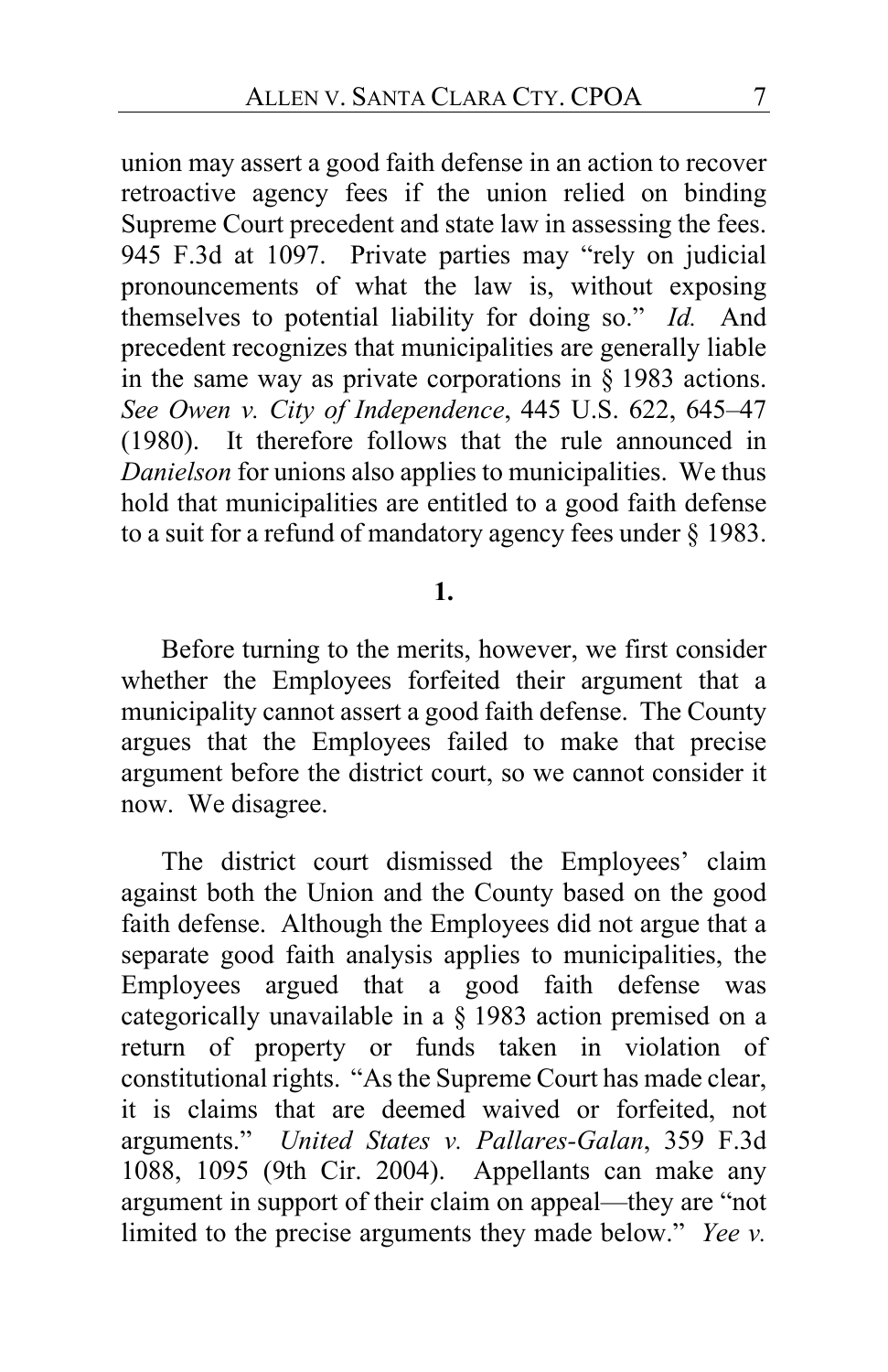*City of Escondido*, 503 U.S. 519, 534 (1992). The Employees' argument that municipalities are not entitled to a good faith defense is not a new claim but is, instead, a new argument in support of their consistent claim that good faith is not a defense to a claim for return of property that was unconstitutionally taken. *See Lebron v. Nat'l R.R. Passenger Corp.*, 513 U.S. 374, 378–79 (1995). The Employees thus did not forfeit their argument against a municipality's good faith defense, and we may proceed to the merits.

#### **2.**

We next address whether municipalities, like the County, may invoke the affirmative defense of good faith in a § 1983 action seeking the return of compulsory agency fees collected before *Janus*. In *Danielson*, we concluded that a union may do so when the "conduct was directly authorized under both state law and decades of Supreme Court jurisprudence." 945 F.3d at 1098–99. In reaching that conclusion, we relied on (1) precedent, *id.* at 1099–1100, and (2) "principles of equality and fairness," *id.* at 1101. Looking to those same considerations here, we conclude that *Danielson*'s reasoning applies with equal force to municipalities.

#### **A.**

To begin, *Danielson* looked to precedent to determine whether private parties, such as unions, may assert a good faith defense to § 1983 liability. *Id.* at 1099–1100. Although the Supreme Court never answered the question, we noted that the Court left open the possibility of private-party good faith in dicta. *Id.* (citing *Wyatt v. Cole*, 504 U.S. 158, 168– 69 (1992) and *Lugar v. Edmondson Oil Co.*, 457 U.S. 922, 942 n.23 (1982)). For example, in *Wyatt*, while ruling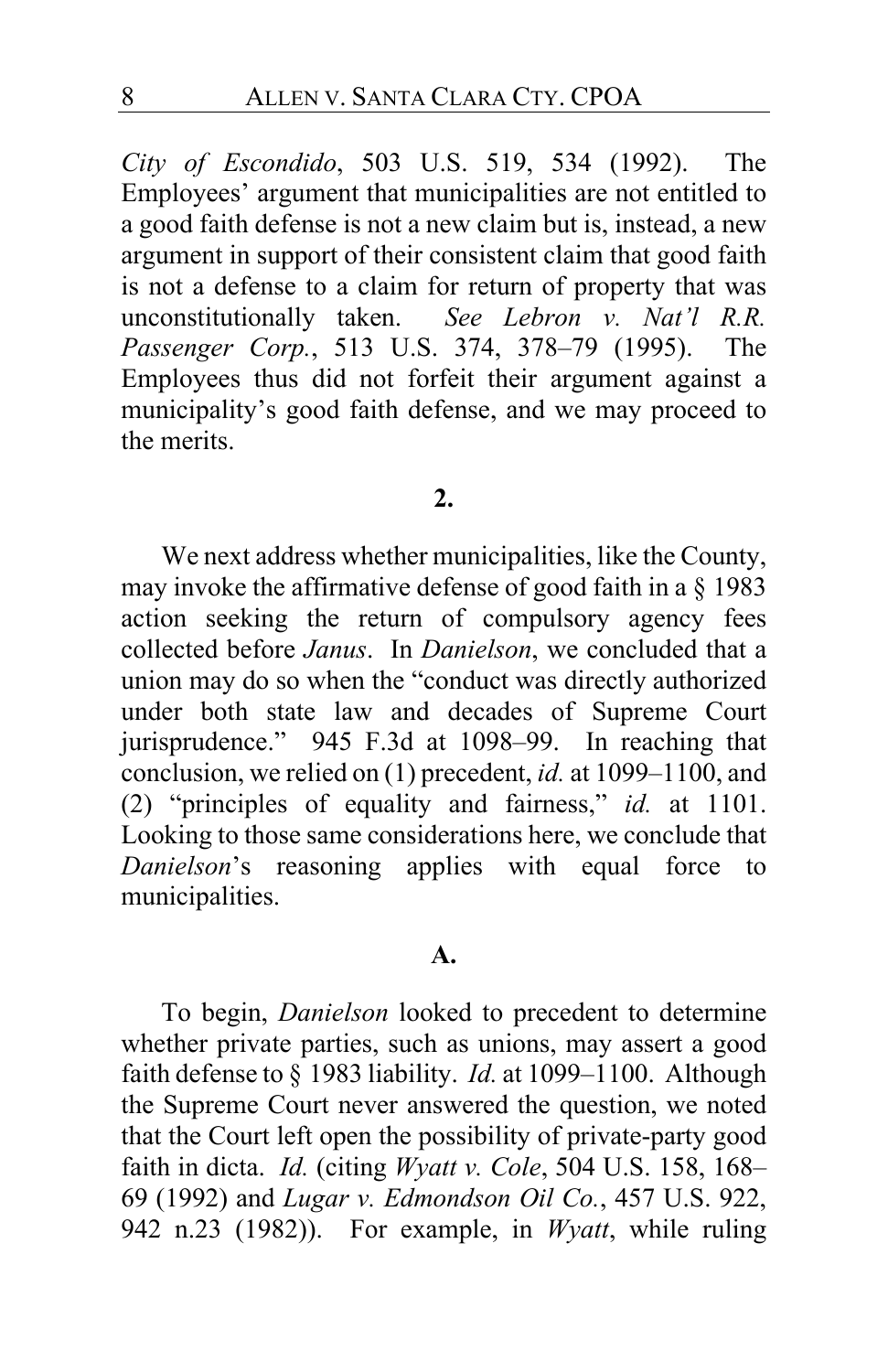against qualified immunity for private parties, the Court expressly did "not foreclose the possibility that private defendants faced with § 1983 liability . . . could be entitled to an affirmative defense based on good faith." 504 U.S. at 168–69 (citation omitted).

Examining our own precedent, *Danielson* observed that we had already recognized that private parties may invoke a good faith defense to § 1983 liability. 945 F.3d at 1099. In *Clement v. City of Glendale*, we said, "courts have previously held open the possibility that private defendants may assert a 'good faith' defense to a section 1983 claim" and held that the facts of the case justified such a defense. 518 F.3d 1090, 1097 (9th Cir. 2008).

In *Danielson*, we then rejected the contention that we should depart from *Clement* based on an apparent conflict with another precedent. *Danielson*, 945 F.3d at 1099 (noting tensions between *Clement* and *Howerton v. Gabica*, 708 F.2d 380 (9th Cir. 1983)). Because we read *Howerton*  to only foreclose *qualified immunity* for private parties, we concluded we were "bound" by *Clement* and found it "dispositive" on whether a private party could assert a good faith defense. *Id.* at 1099–1100.

Turning to this case, precedent also supports a municipality's ability to invoke a good faith defense in a § 1983 action. Contrary to the Employees' contention, the Supreme Court did not rule out such a defense for municipalities in *Owen*. In *Owen*, the Court rejected "a construction of § 1983 that would accord municipalities a qualified immunity for their good-faith constitutional violations." 445 U.S. at 650. In explaining its rationale, the Court stated that the "municipality may not assert the good faith of its officers or agents as a defense to liability under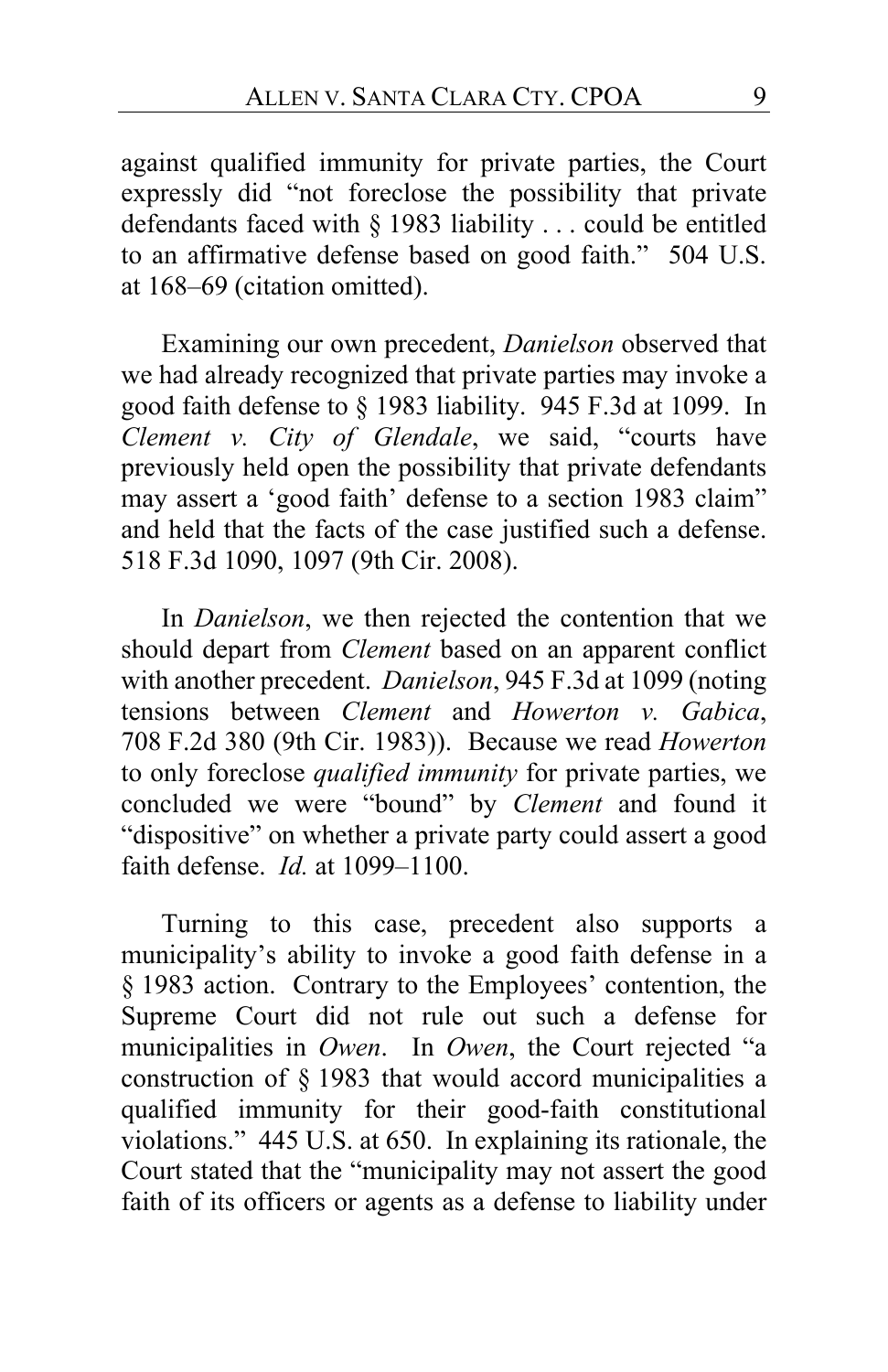§ 1983." *Id.* at 638. The Employees take this statement to mean that a municipality may not assert a good faith defense.

We do not read *Owen* so broadly. When speaking of "good faith," the Court discussed it only in terms of qualified immunity, not the affirmative defense of good faith at issue here. To understand this limitation, we must examine the Court's reasoning. Looking to history to determine whether a city could claim qualified immunity, the Court found "no tradition of immunity for municipal corporations." *Id.* The Court acknowledged, however, that two common-law doctrines afforded municipalities some measure of protection from tort liability. *Id.* at 644. The first protection from tort liability. *Id.* at 644. distinguished between a municipality's "governmental" and "proprietary" functions; the second immunized a municipality's "discretionary" or "legislative" acts, but not<br>"ministerial" ones. Id. These traditional municipal These traditional municipal immunities, the Court reasoned, were either abrogated by § 1983 or unable to serve as a sufficient foundation for qualified immunity. *Id.* at 644–50.

First, as for the governmental/proprietary dichotomy, the Court explained that municipal corporations have a "dual nature"—they serve as both (1) a corporate body, "capable of performing the same 'proprietary' functions as any private corporation," and (2) "an arm of the State," acting in a "governmental or public capacity." *Id.* at 644–45 (internal quotation marks omitted). At common law, municipalities were subject to different protections based on this distinction. When acting in a "governmental" capacity, municipalities enjoyed the "immunity traditionally accorded the sovereign." *Id.* at 645. On the other hand, when a municipality operated in its "proprietary" role, no special governmental protection shielded it from liability. *Id.* In that situation, a municipality was "held to the same standards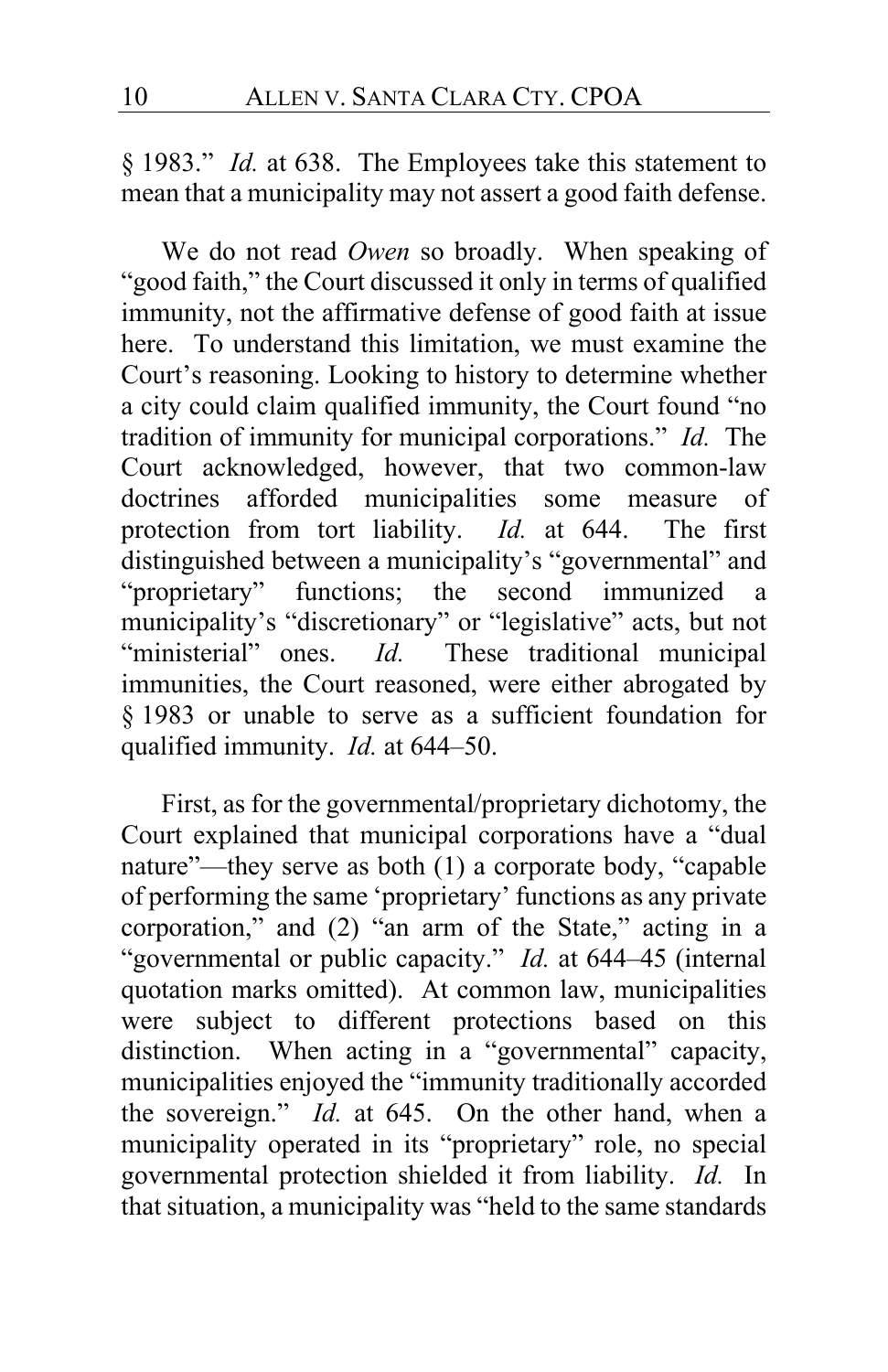of liability as any private corporation" and "liable for its torts in the same manner and to the same extent" as a private corporation. *Id.* at 644–45.

Next, as for the discretionary/ministerial distinction, the Court noted that the separation of powers was the source of discretionary act immunity. *Id.* at 648. The doctrine developed to limit judicial intrusion into the "reasonableness" of a municipality's public policy judgments. *See id.* This doctrine does not confer qualified immunity in the § 1983 context, according to the Court, because liability under § 1983 doesn't "seek to secondguess" a municipality's policy decisions, but ensures its compliance with the Constitution and federal law. *Id.* at 649. In other words, a municipality has no "discretion" to violate the Constitution, so such discretionary judgments would not be protected by qualified immunity. *Id.*

The Court then held that  $\S$  1983 abrogated any immunity based on governmental functions. *Id.* at 647−48. By enacting § 1983, the Court held that "Congress . . . abolished whatever vestige of the State's sovereign immunity the municipality possessed." *Id.* But, since the "proprietary" function conferred no tort immunity to begin with, *Owen* left untouched a municipality's defenses as a "private corporation." *See id.* at 645.

The takeaway is that *Owen* was a case about qualified immunity, so its references to "good faith" were made only in that context, not to the affirmative defense of good faith available to private litigants. *See Leatherman v. Tarrant Cnty. Narcotics Intel. & Coordination Unit*, 507 U.S. 163, 166 (1993) (noting that, in *Owen*, the Court "rejected a claim that municipalities should be afforded qualified immunity, much like that afforded individual officials, based on the good faith of their agents"). Indeed, the Court later clarified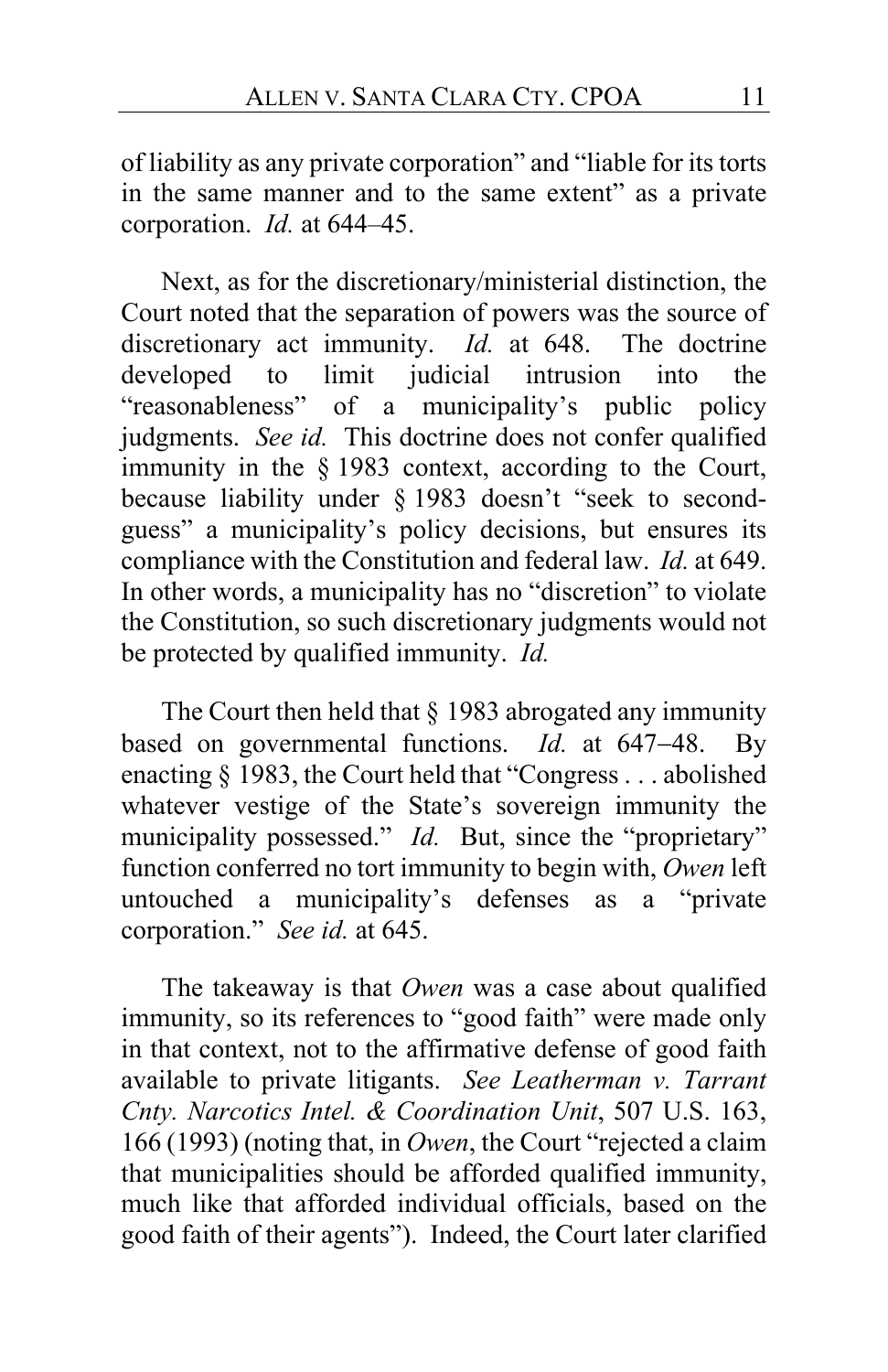that "a distinction exists between an 'immunity from suit' and other kinds of legal defenses," like the good faith defense. *Richardson v. McKnight*, 521 U.S. 399, 403 (1997); *see also Mitchell v. Forsyth*, 472 U.S. 511, 526 (1985) (stating that qualified immunity is "an *immunity from suit* rather than a mere defense to liability"). So while *Owen* closed the door on municipal qualified immunity, it did not decide whether municipalities could assert a good faith defense.

Yet *Owen* makes clear that, although a municipality may lack a special governmental immunity, it is still otherwise treated "in the same manner and to the same extent" as a private corporation for tort liability. 445 U.S. at 645; *see also Sethy v. Alameda Cnty. Water Dist.*, 545 F.2d 1157, 1161 (9th Cir. 1976) (noting that "under the common law of most states in 1866," "[w]hen acting in a 'proprietary' capacity, . . . municipalities were still liable in the same manner as private entities"). As a corollary, we think that means municipalities are permitted legal defenses "in the same manner and to the same extent" as private corporations. After all, § 1983 "is to be read in harmony with general principles of tort immunities and defenses rather than in derogation of them." *Imbler v. Pachtman*, 424 U.S. 409, 418 (1976).

Here, the County merely facilitated the collection of agency fees for the Union. According to the Employees, the County served as a middleman deducting the agency fees from their paychecks and transferring the funds to the Union at the Union's request. The County acted in a proprietary capacity in so doing. *See Qwest Corp. v. City of Surprise*, 434 F.3d 1176, 1183 (9th Cir. 2006) ("[A] government does not ordinarily benefit the general public when it acts in a proprietary capacity."); *Air Cal, Inc. v. City & Cnty. of San*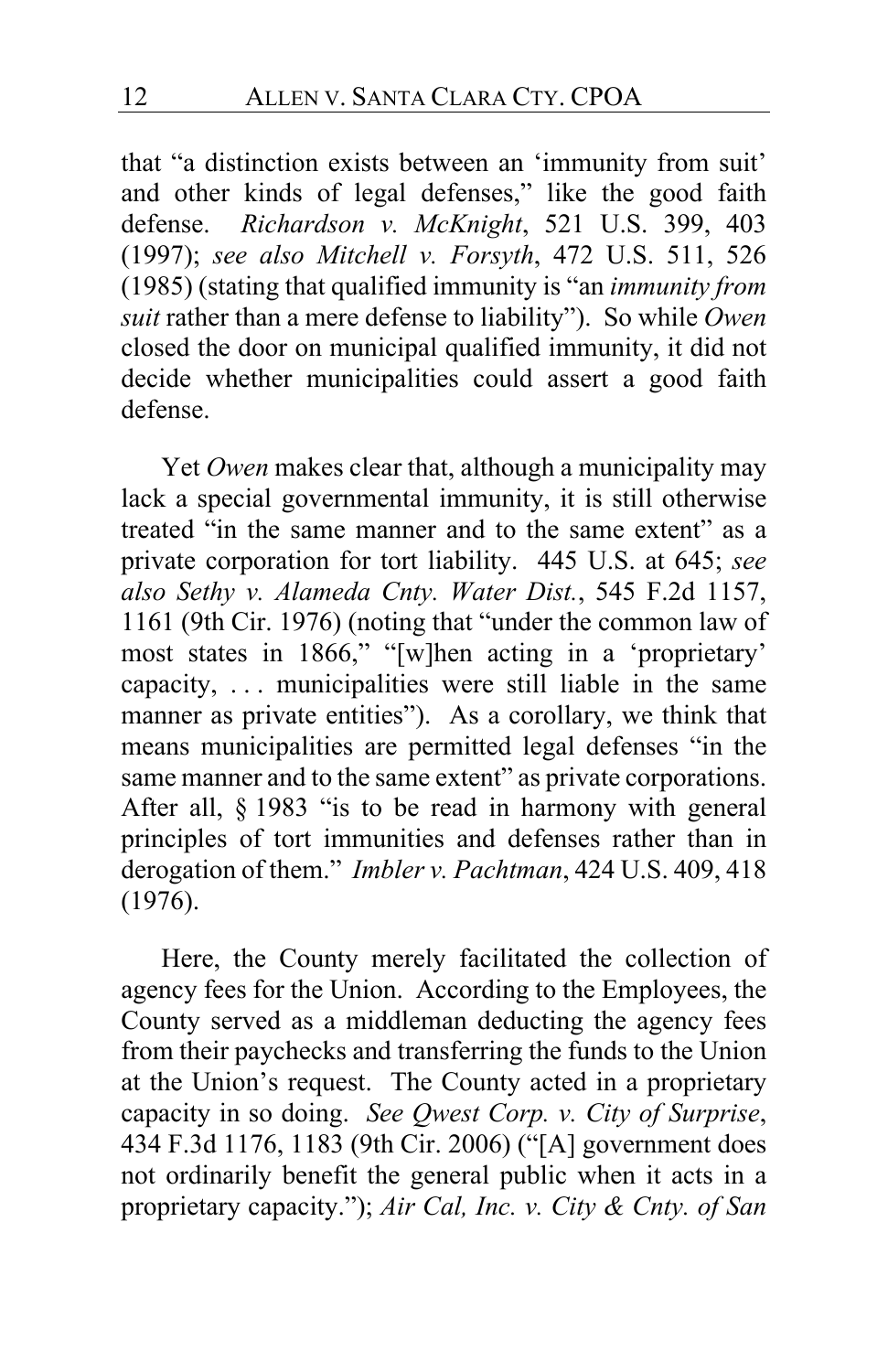*Francisco*, 865 F.2d 1112, 1117 (9th Cir. 1989) ("The proprietary power . . . generally encompasses the City's ability as owner to enter into private commercial relationships."); *see also City of Portland v. United States*, 969 F.3d 1020, 1045 (9th Cir. 2020) (explaining that city did not act in proprietary capacity when the action "serve[d] a public purpose, and . . . regulated in the public interest, not in the financial interests of the cities"). At the time, the County acted under a presumptively valid state law permitting the payroll deductions. *See* Cal. Gov't Code § 3502.5. And because unions may assert a good faith defense in an action to recover these compulsory fees as a matter of law, *Danielson*, 945 F.3d at 1103−04, so too may municipalities. We decline to hold municipalities to a different standard than we held unions in *Danielson*.

#### **B.**

*Danielson* next grounded its good faith analysis on "principles of equality and fairness." *Id.* at 1101. *Danielson*  observed that the Supreme Court and our court's precedents were both driven by such "values." *Id.* As an example, *Danielson* noted that we applied the good faith defense in *Clement* because "[t]he company did its best to follow the law and had no reason to suspect that there would be a constitutional challenge to its actions." *Id.* (alteration in original) (quoting *Clement*, 518 F.3d at 1096–97). According to *Danielson*, the Supreme Court also cited "'principles of equality and fairness' as the basis for a potential good faith defense" in *Wyatt*. *Id.* (quoting *Wyatt*, 504 U.S. at 168).

Through this lens, *Danielson* suggested that it would be "neither 'equal' nor 'fair" to withhold the good faith defense to a private party whose actions were entirely "innocen<sup>[t]</sup>." *See id.* at 1101. The union in that case faced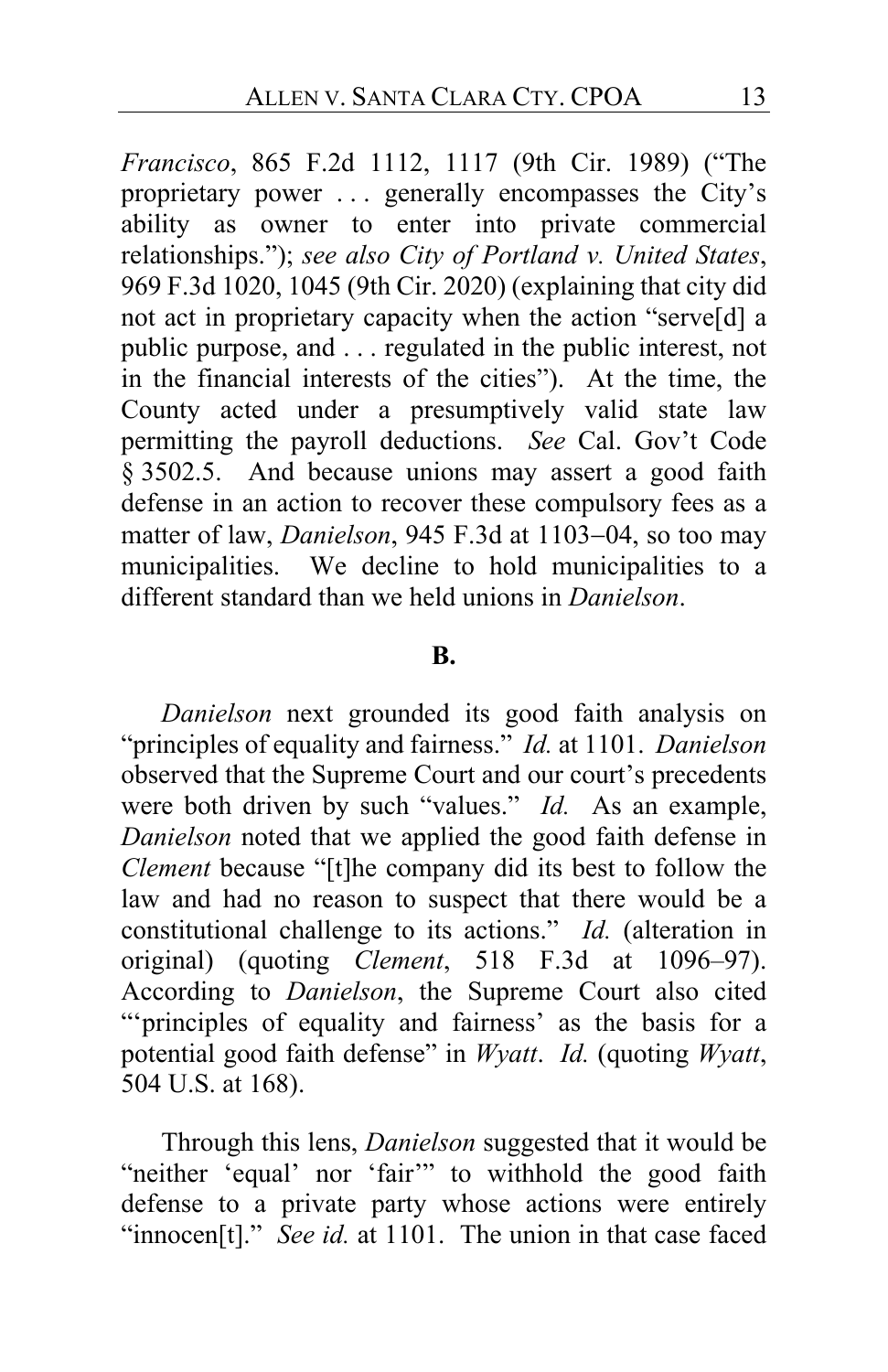"monetary liability *not* for flouting [the] law or misinterpreting its bounds, but for adhering to it." *Id.*  at 1103. And the very "purpose" of the good faith defense was to allow private parties "to rely on binding judicial pronouncements and state law without concern that they will be held retroactively liable for changing precedents." *Id.* at 1100. Otherwise, "[i]f private parties could no longer rely on the pronouncements of even the nation's highest court to steer clear of liability," we cautioned, "it could have a destabilizing impact on the judicial system." *Id.* at 1104.

*Danielson* also held that the equities weighed against requiring a refund of the mandatory fees collected before the *Janus* decision. *Id.* at 1103. The *Danielson* plaintiffs argued that the good faith defense only applied to liability for damages and could not shield against an action for restitution<br>of fees. *Id.* at 1102. Although we challenged the of fees. *Id.* at 1102. Although we challenged the restitutionary premise, we said that, even if correct, denying a refund was "equitable" because the union "b[ore] no fault" in following state law and Supreme Court precedent. *Id.* at 1103. Instead, the union "collected and spent fees under the assumption—sanctioned by the nation's highest court that its conduct was constitutional." *Id.* We also balanced the benefit the plaintiff employees received with the services provided by the union. *Id.* Indeed, we noted it "would not be equitable to order the transfer of funds from one innocent actor to another, particularly where the latter received a benefit from the exchange." *Id.*

The same "principles of equality and fairness" apply to the County. The County relied on the same Supreme Court pronouncements and the same state law in complying with the mandatory agency fee system. As noted, *Abood* remained binding authority until it was overruled by *Janus*. And nothing in the law suggested that municipalities would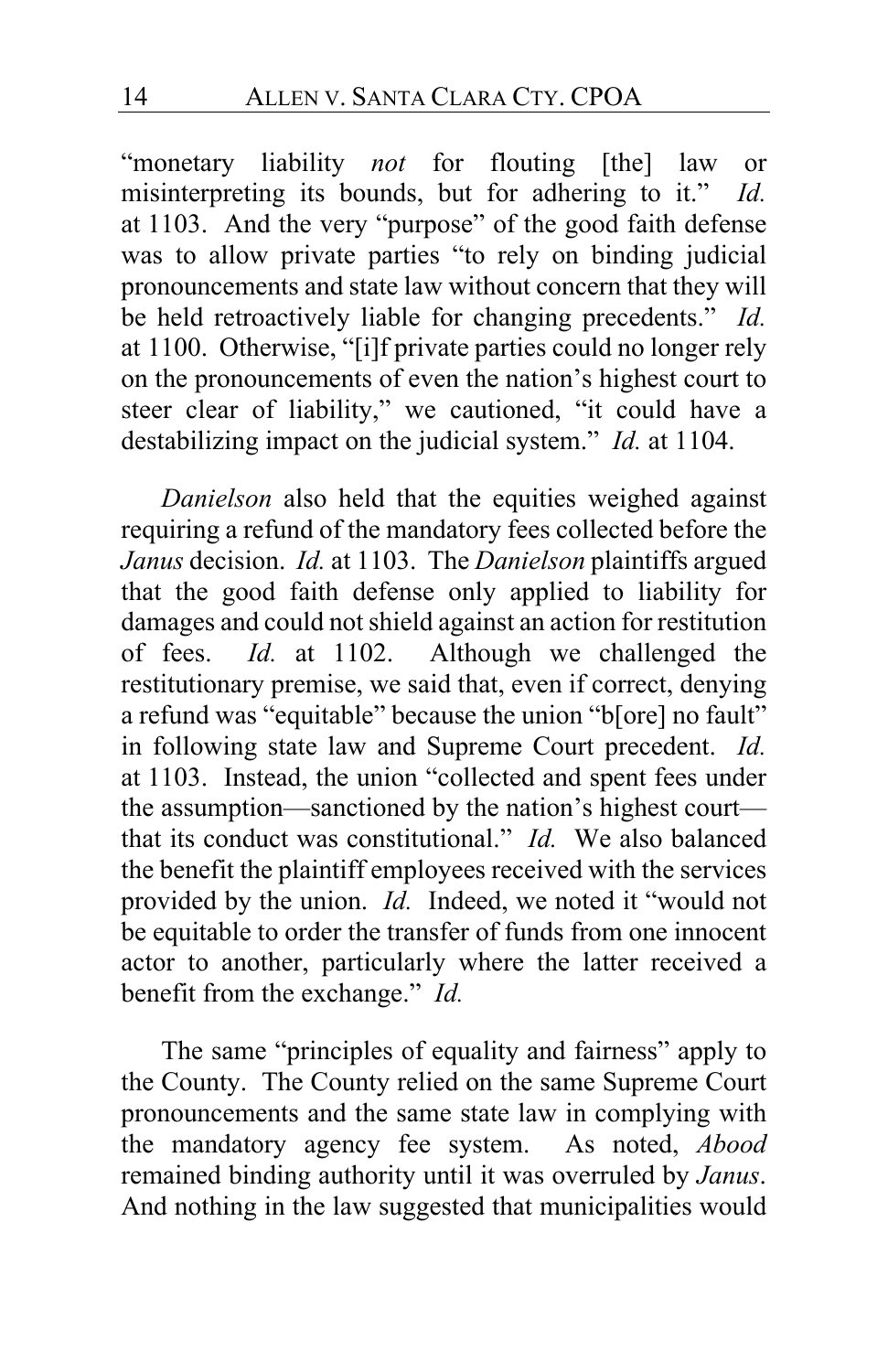be liable when the unions were not. In fact, the County bore far less fault than the unions—it gained nothing from collecting the agency fees for the Union. It was simply a middleman transferring the agency fees at the Union's request. So equity weighs even more strongly in favor of granting the good faith defense to the County.

#### **II.**

Because, under *Danielson*, unions get a good faith defense to a claim for a refund of pre-*Janus* agency fees, *Danielson*, 945 F.3d at 1105, and municipalities' tort liability for proprietary actions is the same as private parties, *Owen*, 445 U.S. at 639–40, the County is also entitled to a good faith defense to retrospective § 1983 liability for collecting pre-*Janus* agency fees.

## **AFFIRMED.**

BUMATAY, Circuit Judge, concurring:

"[W]hen judges test their individual notions of 'fairness' against an American tradition that is deep and broad and continuing, it is not the tradition that is on trial, but the judges." – Justice Antonin Scalia, *Schad v. Arizona*, 501 U.S. 624, 650 (1991) (concurring).

No case reflects Justice Scalia's concerns better than this one. When deciding the scope of liability under 42 U.S.C. § 1983, the Supreme Court has repeatedly told us what to do—"we look to the general principles of tort immunities and defenses applicable at common law." *Filarsky v. Delia*, 566 U.S. 377, 384 (2012) (simplified); *see also Tower v.*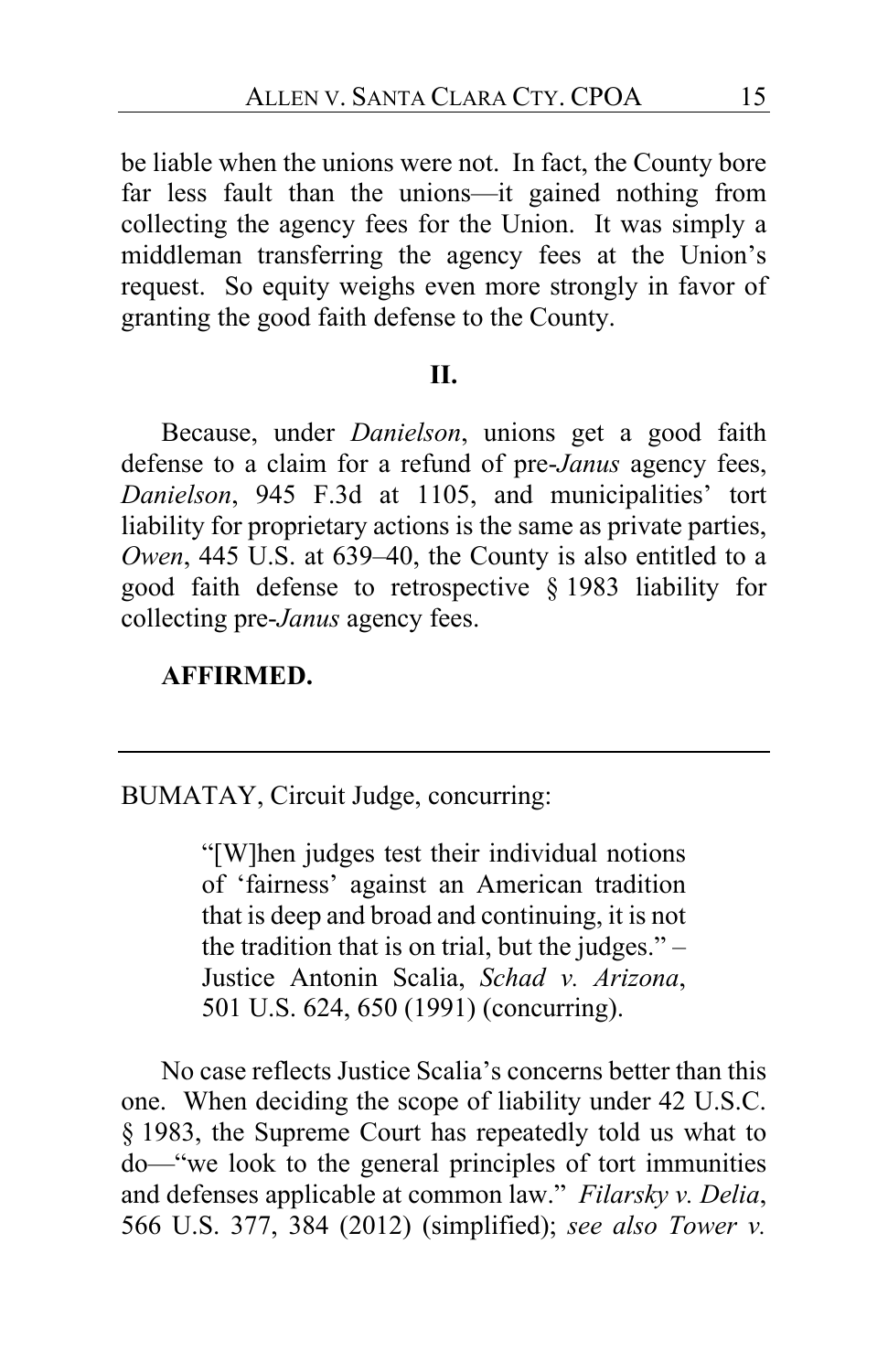*Glover*, 467 U.S. 914, 920 (1984) ("Section 1983 immunities are predicated upon a considered inquiry into the immunity historically accorded the relevant official at common law and the interests behind it." (simplified)). We take this approach because we did not think that Congress would depart from a common law "tradition so well grounded in history and reason" through § 1983's broad language. *Tenney v. Brandhove*, 341 U.S. 367, 376 (1951). Thus, in any case breaking new ground on § 1983 defenses, the first place we turn is our history and common law.

Despite these repeated instructions, we ignored that command in *Danielson v. Inslee*, 945 F.3d 1096 (9th Cir. 2019). Rather than engaging in the historical inquiry mandated by the Court, *Danielson* instead appealed to amorphous "principles of equality and fairness" in deciding whether unions must pay back the money forcibly taken from the paychecks of public employees in violation of their constitutional rights. *Id.* at 1101. We said no, because we believed that "equality and fairness" dictated granting the unions a good faith defense as a matter of law. *See id.* at 1103–04. That move was wrongheaded.

First off, as a historical matter, there may be reason to doubt that private parties were entitled to a good faith affirmative defense. *Compare Diamond v. Pa. State Educ. Ass'n*, 972 F.3d 262, 289 (3d Cir. 2020) (Phipps, J., dissenting) ("Good faith was not firmly rooted as an affirmative defense in the common law in 1871, and treating it as one is inconsistent with the history and the purpose of § 1983."), *with Wyatt v. Cole*, 504 U.S. 158, 176 (1992) (Rehnquist, C.J., dissenting) ("[I]t is clear that at the time § 1983 was adopted, there generally was available to private parties a good-faith defense to the torts of malicious prosecution and abuse of process.").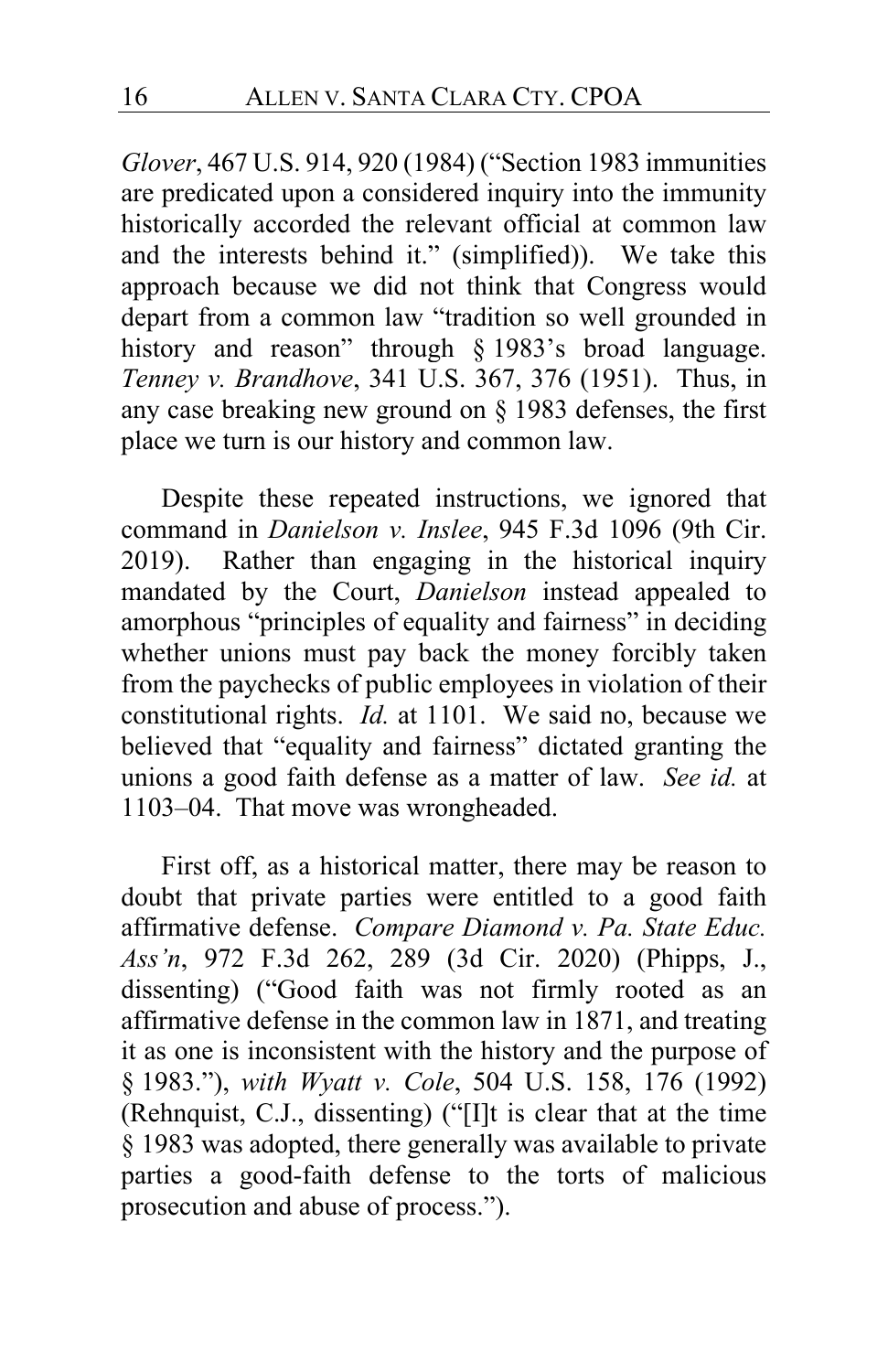But whether the common law ultimately supports a good faith defense for private parties is almost beside the point. *Danielson* shouldn't have so easily disregarded the historical inquiry in favor of its newfangled "equality and fairness" test. While looking toward history isn't perfect and won't eliminate all discretionary calls, it at least provides a common ground to approach critical legal questions and "forces judges to put their cards on the table." *See Duncan v. Bonta*, 19 F.4th 1087, 1149 (9th Cir. 2021) (en banc) (Bumatay, J., dissenting). And doing so best respects the separation of powers by giving meaning to the words Congress chose rather than providing our own gloss on the law. So *Danielson*'s policy-driven test is really just another way to substitute legal principles for judicial preferences. Now, judges need only consult their own views of what's "equal" and what's "fair" to excuse constitutional violations.

Of course, as a three-judge panel, we are bound by *Danielson*, and so I agree with the per curiam opinion's application of that case to municipalities. It makes little sense to let unions off the hook, but then charge municipalities with refunding the money taken from public employees to subsidize union activity. Indeed, even if we followed the well-defined road paved by the Supreme Court, we would likely end up at the same place. That's because the common law at the time of  $\S$  1983's enactment appears to have recognized municipal immunity under the facts here.

So while I express doubts about our circuit's precedent, I concur in the opinion of the court.

#### **I.**

Section 1983 provides that a party "shall be liable" for the violation of rights "secured by the Constitution and laws" under the color of state law. 42 U.S.C. § 1983. On its face,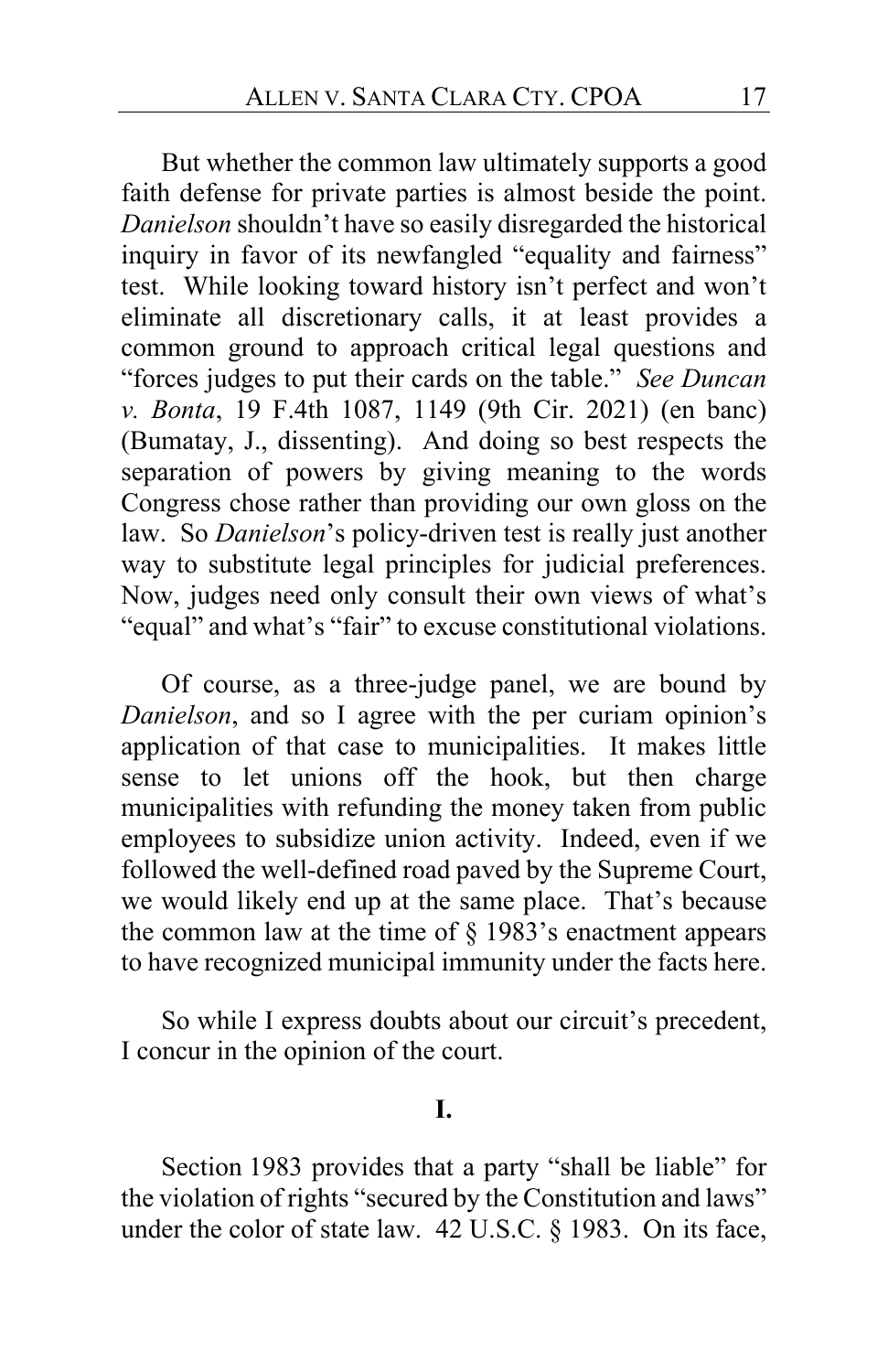§ 1983 grants no defenses or immunities. *Imbler v. Pachtman*, 424 U.S. 409, 417 (1976). But the Supreme Court has held that § 1983 didn't abrogate settled common law defenses and immunities. *Id.* at 418. Instead, the "tradition of immunity was so firmly rooted in the common law and was supported by such strong policy reasons," the Court recognized that Congress would have expressly provided for the abolition of the doctrine if it wished to do so. *Owen v. City of Independence*, 445 U.S. 622, 637 (1980) (simplified).

Thus, to determine whether a defense is available in a § 1983 action, we "first look to the elements of the most analogous tort as of 1871 when § 1983 was enacted." *Thompson v. Clark*, 142 S. Ct. 1332, 1337 (2022). For example, the Court considered the "settled principle" of common law immunities for judges to shield them from liability in a § 1983 action. *Pierson v. Ray*, 386 U.S. 547, 554 (1967). Likewise, the common law supported prosecutorial immunity to § 1983 liability. *Imbler*, 424 U.S.<br>at 421–24. This "historical inquiry [is] mandated by" This "historical inquiry [is] mandated by" § 1983. *Ziglar v. Abbasi*, 137 S. Ct. 1843, 1871 (2017) (Thomas, J., concurring).

*Danielson* deviated from this precedent to assert that the existence of § 1983 defenses turns not on "the strictures of common law," but on "principles of equality and fairness." 945 F.3d at 1101. According to *Danielson*, courts may shield a lawbreaker from § 1983 liability by treating the party as an "innocent actor" under undefined concepts of "equality and fairness." *Id.* at 1103. As an example, *Danielson* pointed to *Clement v. City of Glendale*, 518 F.3d 1090, 1096–97 (9th Cir. 2008). *Id.* at 1101. In that case, we apparently granted a private party a good faith defense because the company "did its best to follow the law and had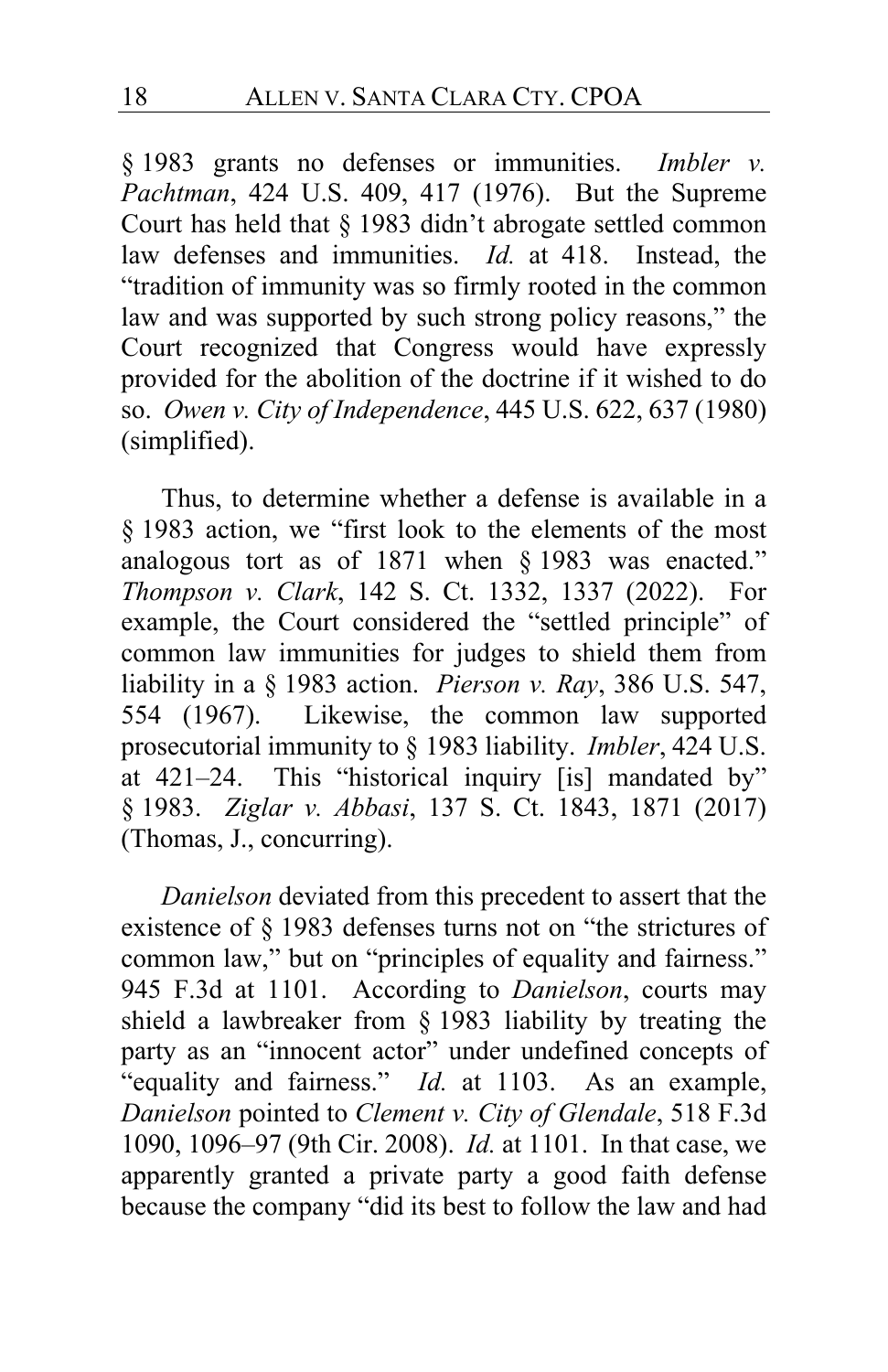no reason to suspect that there would be a constitutional challenge to its actions." *Id.* (quoting *Clement*, 518 F.3d at 1096–97). So, in other words, common law immunities are irrelevant because liability turns on whether we believe a lawbreaker "did its best" and was sufficiently ignorant of its violation of law.

*Danielson* claimed the Supreme Court embraced those "values" as the basis for finding a good faith defense to § 1983 liability in *Wyatt v. Cole*, 504 U.S. 158, 168 (1992). *See* 945 F.3d at 1101. But that's simply not the case. In fact, *Wyatt* said nearly the opposite. Look at the Court's words—

> Although principles of equality and fairness may suggest . . . that private citizens who rely unsuspectingly on state laws they did not create and may have no reason to believe are invalid should have some protection from liability, as do their government counterparts, such interests are not sufficiently similar to the traditional purposes of qualified immunity to justify such an expansion.

504 U.S. at 168. This is no endorsement of an "equality and fairness" test. Contrary to *Danielson*, "[r]ather than open the door to an independent defense based on 'principles of equality and fairness,' this statement asserts that, at least in the context of private-party § 1983 defendants, equality and fairness considerations are not significant enough in themselves to warrant divergence from the common-law model[.]" *Diamond*, 972 F.3d at 278 (Fisher, J., concurring). In short, *Danielson* turned an inquiry that the Court expressly considered "not sufficient[]" into the centerpiece of § 1983 liability. We should not have been so brazen.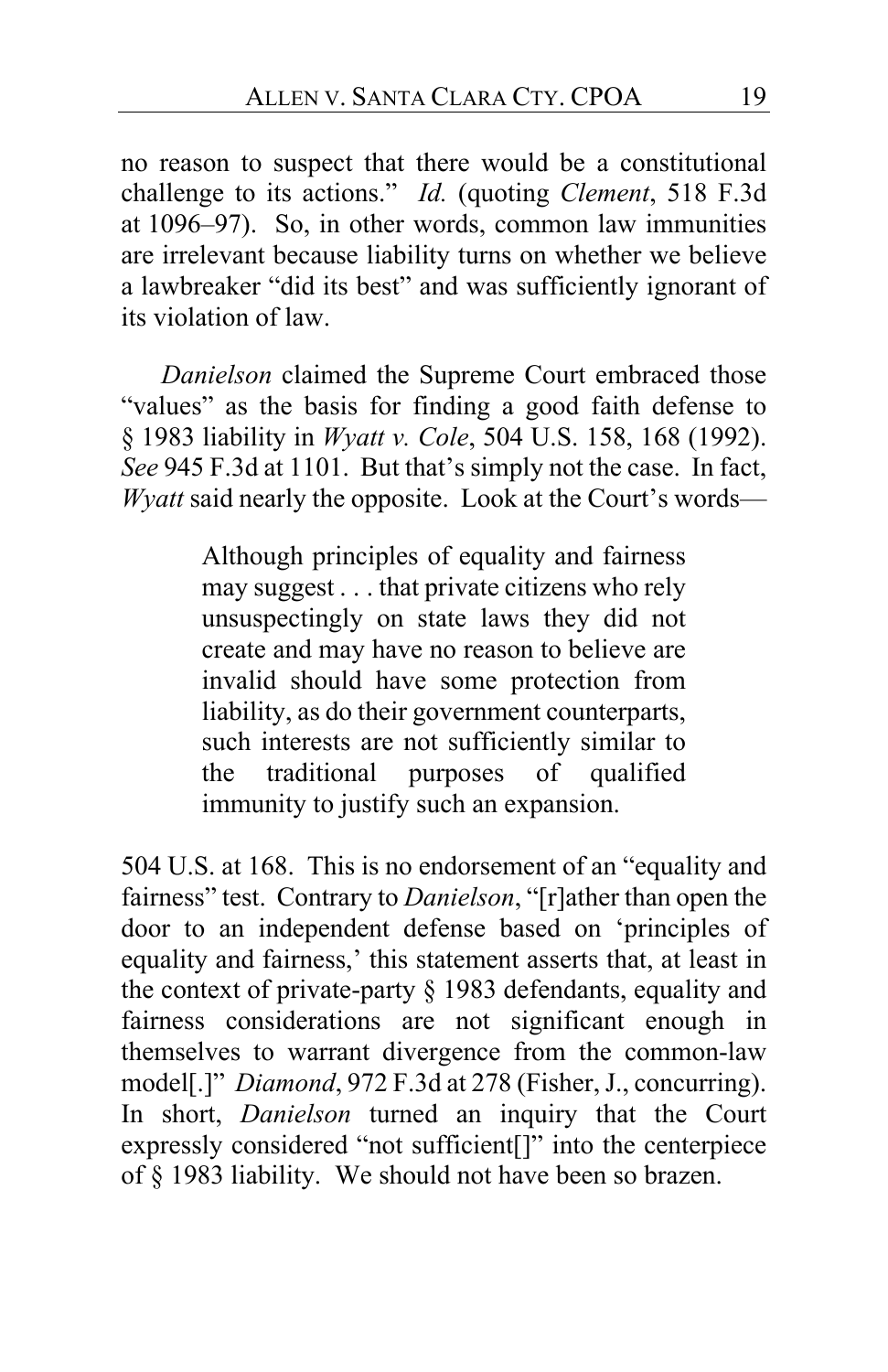What's worse, in discarding a historical inquiry in favor of the "values" of equality and fairness, *Danielson* showed a shocking lack of understanding of the nature and meaning of our common law. 945 F.3d at 1101. *Danielson* called "rigid adherence" to a common law inquiry as "oft-arbitrary." *Id*. It also described appeals to common law immunities as resorting to "historical idiosyncrasies" requiring "strained legal analogies." *Id.* I could not disagree more.

To disparage the common law as "arbitrary" or "idiosyncratic" profoundly misunderstands its nature and role in American jurisprudence. "The common law is a beautiful system; containing the wisdom and experience of ages." *Penny v. Little*, 4 Ill. 301, 304 (1841). Its principles "grew into use by gradual adoption" and resulted from "the application of the dictates of natural justice and of cultivated reason to particular cases." *Solen v. Virginia & T.R. Co.*, 15 Nev. 313, 326 (1880) (quoting 1 J. Kent, Commentaries on American Law 471 (1826) ("Kent")). In other words, common law is "not the product of the wisdom of some one man, or society of men, in any one age; but of the wisdom, counsel, experience, and observation, of many ages of wise and observing men." *Gamble v. United States*, 139 S. Ct. 1960, 1983 (2019) (Thomas, J., concurring) (quoting Kent, *supra*, at 439–40). It is based on the "collective, systematic development of the law through reason," rather than arbitrary dictates of individual judges. *Id.* (citing Thomas Sowell, *A Conflict of Visions: Ideological Origins of Political Struggles* 49–55 (1987)). Given that the common law has been discerned, refined, and tested over hundreds of years, its principles are not "arbitrary" or "idiosyncratic" mistakes to be cavalierly tossed aside. It was peak judicial arrogance for *Danielson* to do so.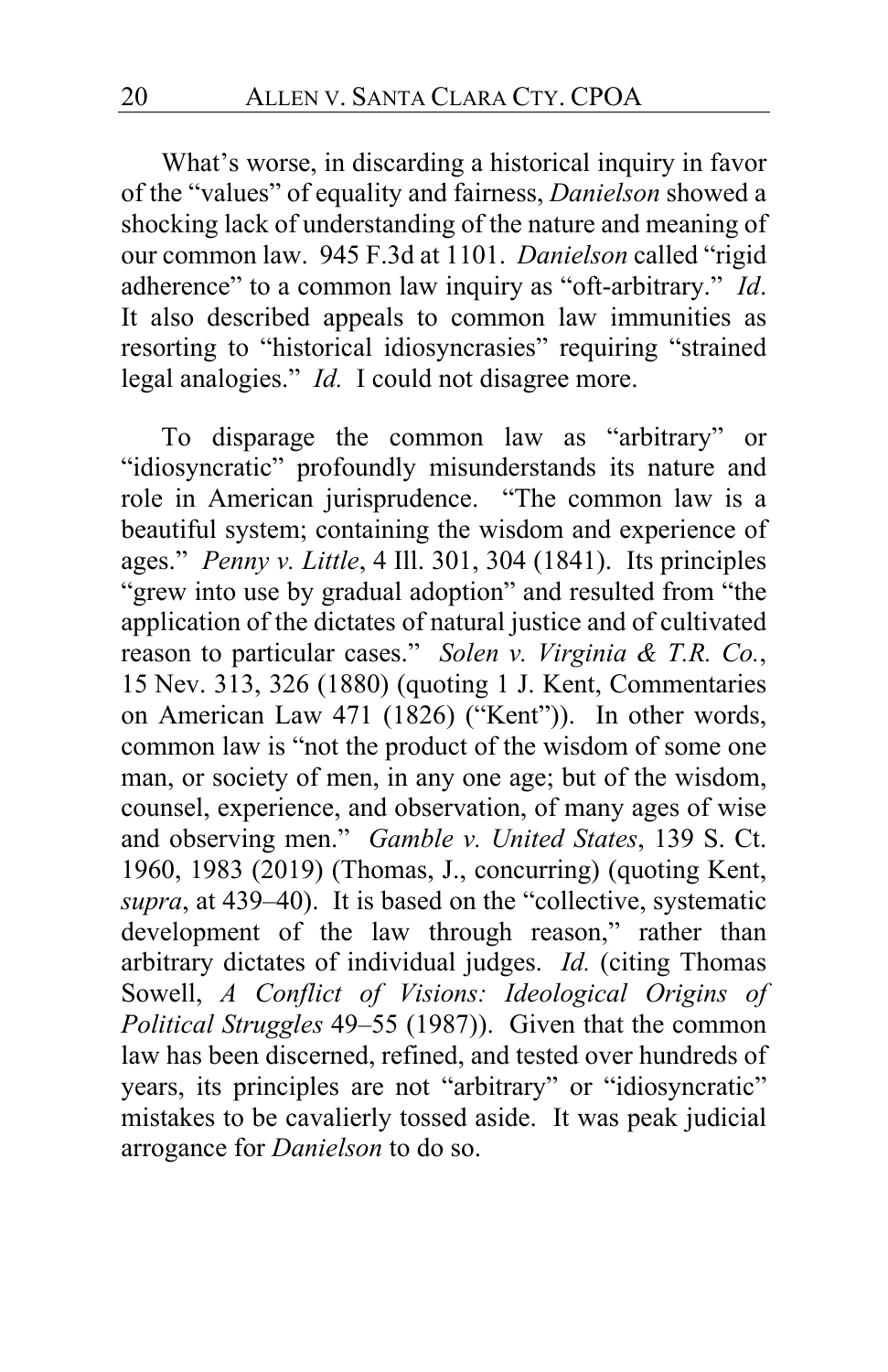Strict adherence to a common law inquiry is also grounded in the separation of powers. Congress chose broad words in enacting the law—it determined that "[e]very person . . . shall be liable" for violating federal law without exception. 42 U.S.C. § 1983. Well-recognized historical immunities from liability were permitted because Congress would not have abrogated a fundamental part of the common law without saying so. *Tenney*, 341 U.S. at 376. But those historical immunities should be the beginning and the end. When courts start to expand beyond the common law, we begin to replace Congress's will with our own. But it's not our job to consult our "freewheeling policy choices" to determine winners and losers under § 1983. *Ziglar*, 137 S. Ct. at 1871 (Thomas, J., concurring) (simplified).

By relying on vague notions of "equality and fairness," *Danielson* creates a judicial blackbox where judges can veer away from established legal principles and instead focus on modern-day preferences. As Justice Scalia observed, in the name of equality and fairness, judges can "mistake their own predilections for the law." Antonin Scalia, *Originalism: The Lesser Evil*, 57 U. Cin. L. Rev. 849, 863 (1989). But we should not have endorsed such "policy-judgment-couchedas-law." *Stenberg v. Carhart*, 530 U.S. 914, 955 (2000) (Scalia, J., dissenting). As the Supreme Court has noted, courts "do not have a license to establish immunities from § 1983 actions in the interests of what [they] judge to be sound public policy." *Tower*, 467 U.S. at 922–23. *Danielson*'s "principles of equality and fairness" improperly created such a license.

*Danielson*'s own analysis reveals the unprincipled nature of that license. The Supreme Court had ruled that "[c]ompelling a person to *subsidize* the speech of other private speakers" violates the First Amendment. *Janus v.*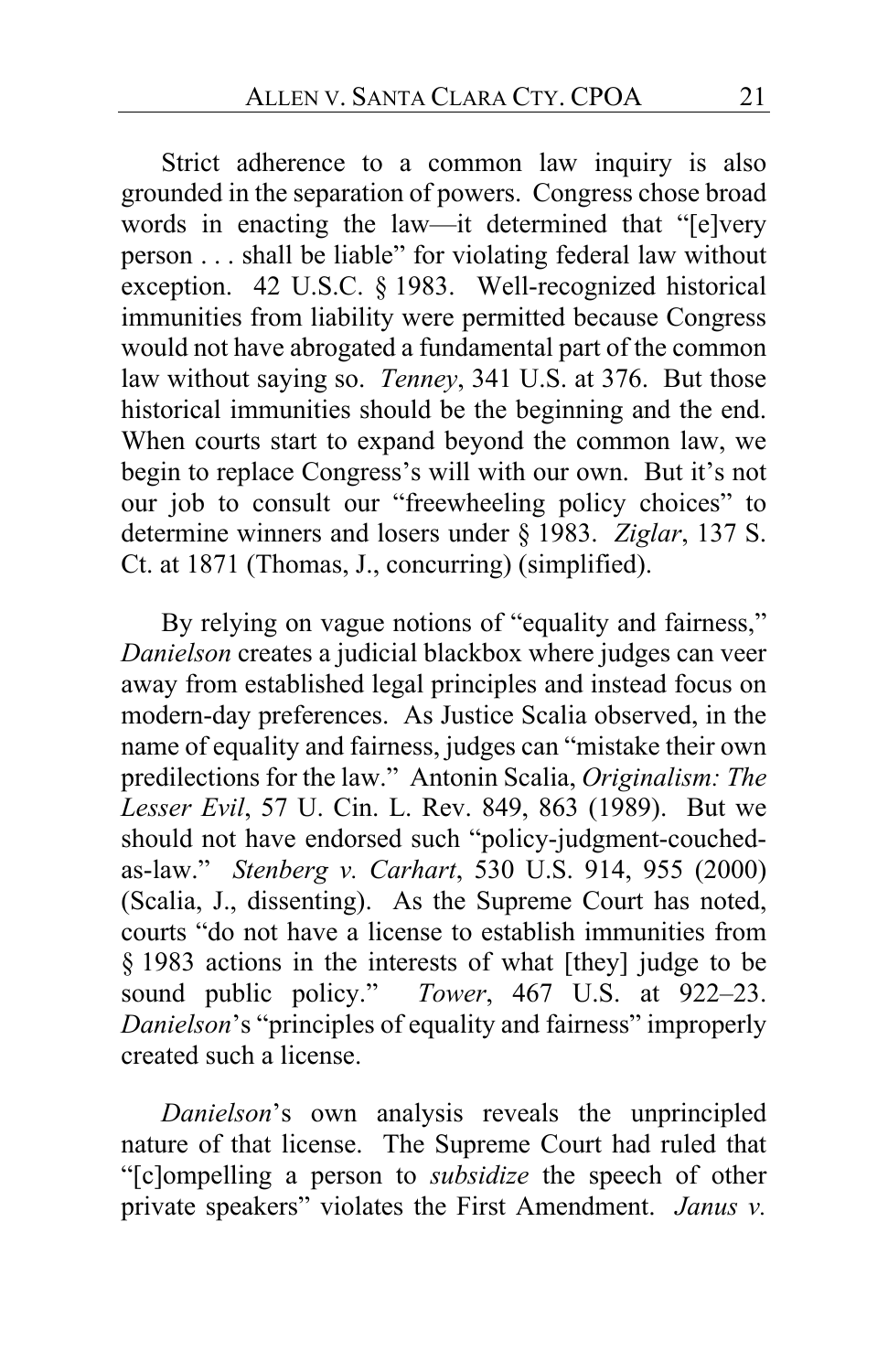*Am. Fed'n of State, Cnty. & Mun. Emps., Council 31*, 138 S. Ct. 2448, 2464 (2018) (simplified). As the Court held, public employees were not only forced to support ideas antithetical to their values, but also lost real wages for years. *See, e.g.*, William Baude & Eugene Volokh, *Compelled Subsidies and the First Amendment*, 132 Harv. L. Rev. 171, 171 (2018) ("The employees in *Janus* were not compelled to speak or to associate. They were compelled to pay[.]"). Rather than focus on the obvious monetary damages the employees faced, *Danielson* dismissed the public employees' injury as a mere "intangible dignitary harm" entitled to no redress. 945 F.3d at 1102. Such judicial recharacterization of the employees' injury is made easy under an amorphous "equality and fairness" test.

In short, in holding that unions get a good faith defense for § 1983 liability, *Danielson* took a major detour from the proper inquiry. We should have followed the well-travelled road set by Congress and condoned by years of Supreme Court precedent.

## **II.**

That leaves open the question—if we had conducted the proper common law inquiry here, what might the answer be? A brief look at history appears to lead in the same direction as the per curiam opinion. According to a leading treatise on municipal corporations from the late nineteenth century, "[a] municipal corporation is not liable to a private individual for losses caused by its having *misconstrued the extent of its powers*" when the damages were not caused by the municipality's officer or agent. 2 John F. Dillon, *The Law of Municipal Corporations* § 755, at 863–64 (2d ed. 1873) ("Dillon"). Such a principle favors municipal immunity here.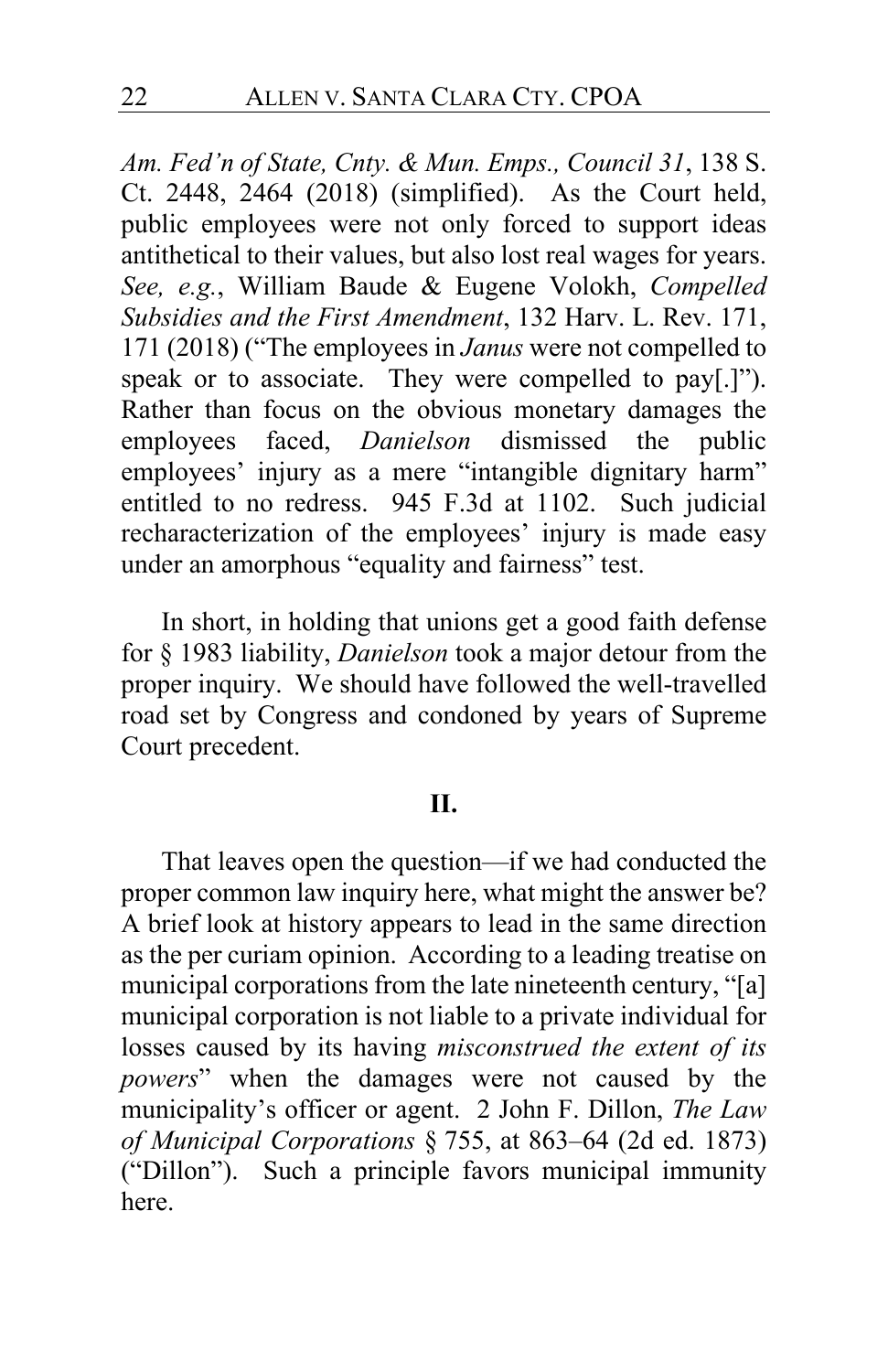The Supreme Court's decision in *Fowle v. Common Council of Alexandria*, 3 Pet. 398 (1830), illustrates this principle. In *Fowle*, the Court held that a municipality was not responsible for the damages caused by an independent third party even though the municipality unlawfully granted the third party a license to do business within the town. *Id.* There, a businessman sued the common council of Alexandria, Virginia for granting a license to an auctioneer without requiring the auctioneer to post a surety bond as required by state law. *Id.* at 406. The businessman sought \$3,000 in damages from Alexandria after the auctioneer sold his "sundry goods, wares, and merchandize" without paying him back. *Id.* It turned out that, because of complications of federal and state law, the common council was not empowered to issue auctioneer licenses or take bonds. *Id.*  at 407–08. And since the common council was not legally able to authorize a license and bond, the businessman's action against the municipality could not be sustained. *Id.*  at 409.

In dismissing the action, Chief Justice Marshall asked,

Is the town responsible for the losses sustained by individuals from the fraudulent conduct of the auctioneer? He is not the officer or agent of the corporation, but is understood to act for himself as entirely as a tavern keeper, or any other person who may carry on any business under a license from the corporate body.

Is a municipal corporation, established for the general purposes of government, with limited legislative powers, liable for losses consequent on its having misconstrued the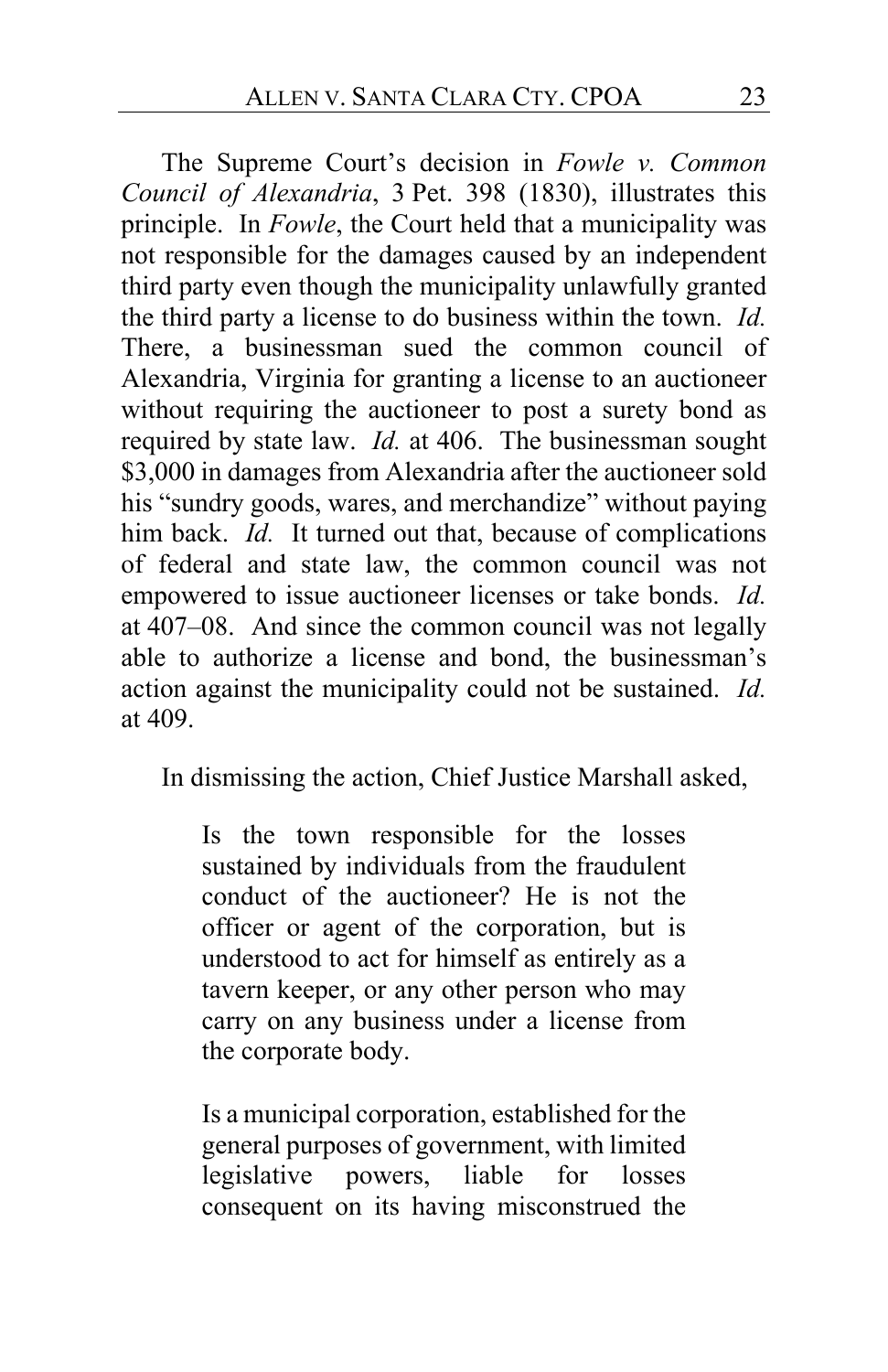extent of its powers, in granting a license which it had not authority to grant, without taking that security for the conduct of the person obtaining the license which its own ordinances had been supposed to require, and which might protect those who transacted business with the person acting under the license? We find no case in which this principle has been affirmed.

*Id.* The Court then concluded that a rule establishing municipal liability for losses sustained by "a non-feasance, by an omission of the corporate body to observe a law of its own, in which no penalty is provided" has no precedent and it refused to make one in that case. *Id.*

So under the common law as it stood in 1871, it appears that a municipality would not be responsible for the damages caused by independent parties even if the municipality sanctioned the actions of the third party under a misinterpretation of law. Applied here, Santa Clara County would receive such immunity. Even if the County unconstitutionally permitted the public sector unions to take mandatory dues from the paychecks of its employees, it did not receive the funds for its own benefit. Under such "nonfeasance," the common law strongly warrants immunity.**[1](#page-23-0)**

<span id="page-23-0"></span>**<sup>1</sup>** On the other hand, the same treatise observed that a "municipal corporation may be liable as respects illegal and void acts, where these are within the scope of the general powers of the corporation, and where the enforcement of such acts by its officers under its authority has been compulsory, resulting in injury to individuals." Dillon, *supra*, § 771, at 883–84 (emphasis omitted). So a municipality must "refund void taxes and assessments compulsorily collected for *its own benefit*." *Id.* (emphasis added). Since the public employees don't allege that Santa